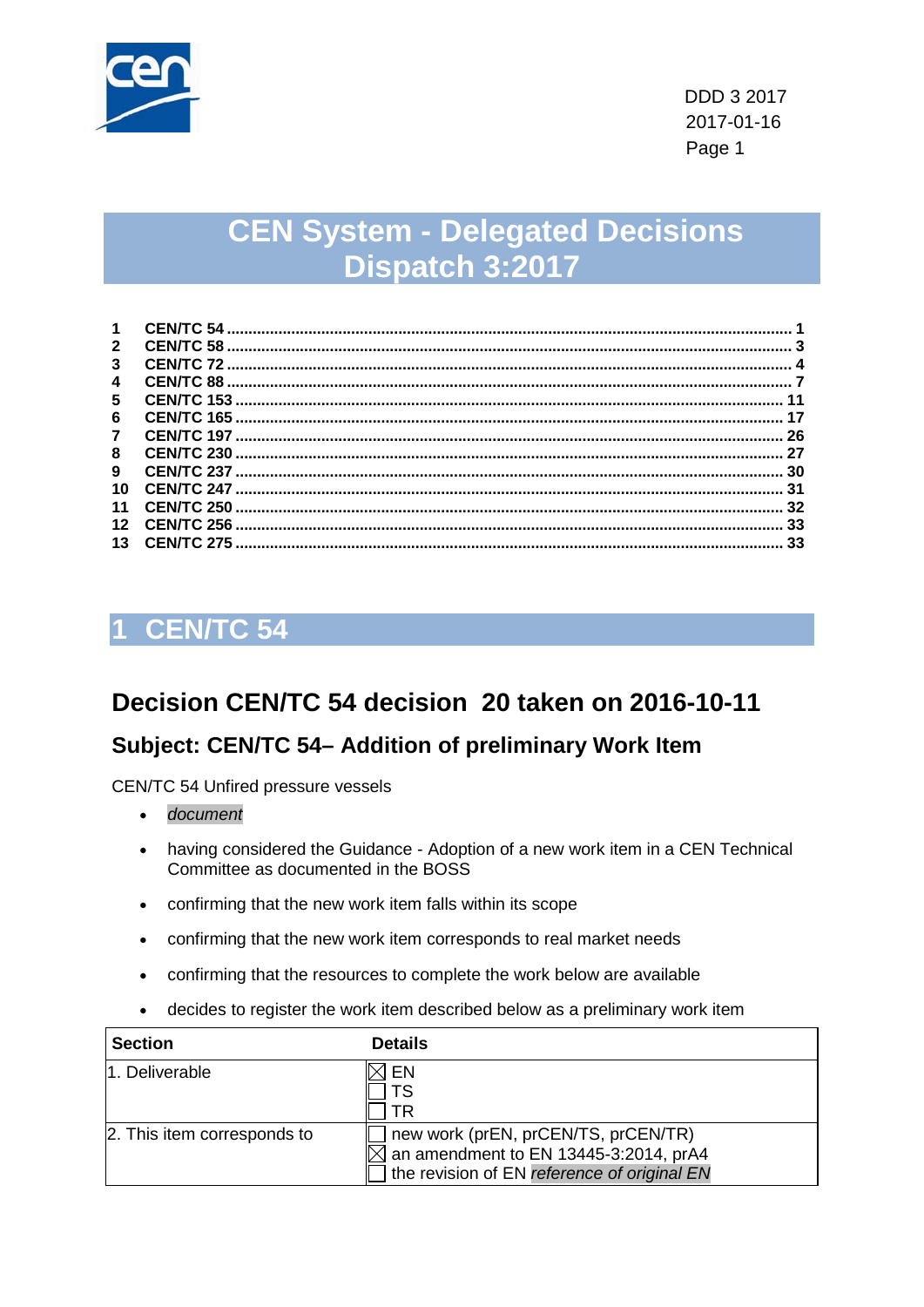| <b>Section</b>                                                | <b>Details</b>                                                                                                                                                                                                                                                                                                                                                |
|---------------------------------------------------------------|---------------------------------------------------------------------------------------------------------------------------------------------------------------------------------------------------------------------------------------------------------------------------------------------------------------------------------------------------------------|
|                                                               | the conversion of CEN/TS reference of original CEN/TS<br>into an EN<br>the conversion of ENV reference of original ENV into an<br>EN<br>the revision of CEN/TS reference of original CEN/TS<br>the revision of CEN/TR reference of original CEN/TR                                                                                                            |
| 3. Document developed in<br>drafting body                     | CEN/TC 54/WG 59 Creep                                                                                                                                                                                                                                                                                                                                         |
| 4. Title                                                      | EN 13445-3:2014 Unfired pressure vessels - Part 3:<br>Design                                                                                                                                                                                                                                                                                                  |
| 5. Scope                                                      | Amends clause 19 "Creep design" and adds new annex V<br>"Maximum temperatures of negligible creep"                                                                                                                                                                                                                                                            |
| 6. Environmental aspects                                      | Discharges to soil<br>Discharges to<br>Emissions to air<br>water<br>Noise/Vibration<br>Heat<br>Radiation<br>Use of energy<br>Use of water<br>Use of materials<br>Risk to environment from accidents/misuse<br>Other: add<br>None of the above.<br>Please provide a written explanation detailing why<br>these do not apply to the current proposed WI:<br>add |
| 7. How do you plan to address<br>these environmental aspects? | Bring in environmental expertise to the WG<br>Contact EHD for help/support<br>(cen.ehd@cencenelec.eu)<br>$\boxtimes$ Use of environmental checklist<br>Other: add                                                                                                                                                                                             |
| 8. Vienna Agreement                                           | $\boxtimes$ No or expected CEN Lead<br>Yes - Parallel ISO Lead<br><b>ISO Reference:</b><br>ISO ID:<br>ISO/TC:                                                                                                                                                                                                                                                 |
| 9. The project is linked to                                   | $\boxtimes$ No document from another organization<br>an ISO document<br>Identical<br>Non-identical<br><b>ISO Reference:</b><br>Issue year:<br>ISO ID:                                                                                                                                                                                                         |
| 10. Track                                                     | Enquiry + Formal Vote (ENQ + FV)<br>Primary Questionnaire + Formal Vote (PQ+FV)<br>Unique Acceptance Procedure, 5 months (UAP)<br>Shortened UAP, 3 months (only for amendments)<br>TC Approval (TCA) by correspondence (only for TS or<br>TR)<br>TC Approval (TCA) in meeting (only for TS or TR)                                                             |
| 11. Related mandates(s)                                       | <b>No</b><br>Yes; M/071                                                                                                                                                                                                                                                                                                                                       |
| 12. Related directive(s)                                      | <b>No</b><br>Yes: 97/23/EC Pressure equipment For citation in                                                                                                                                                                                                                                                                                                 |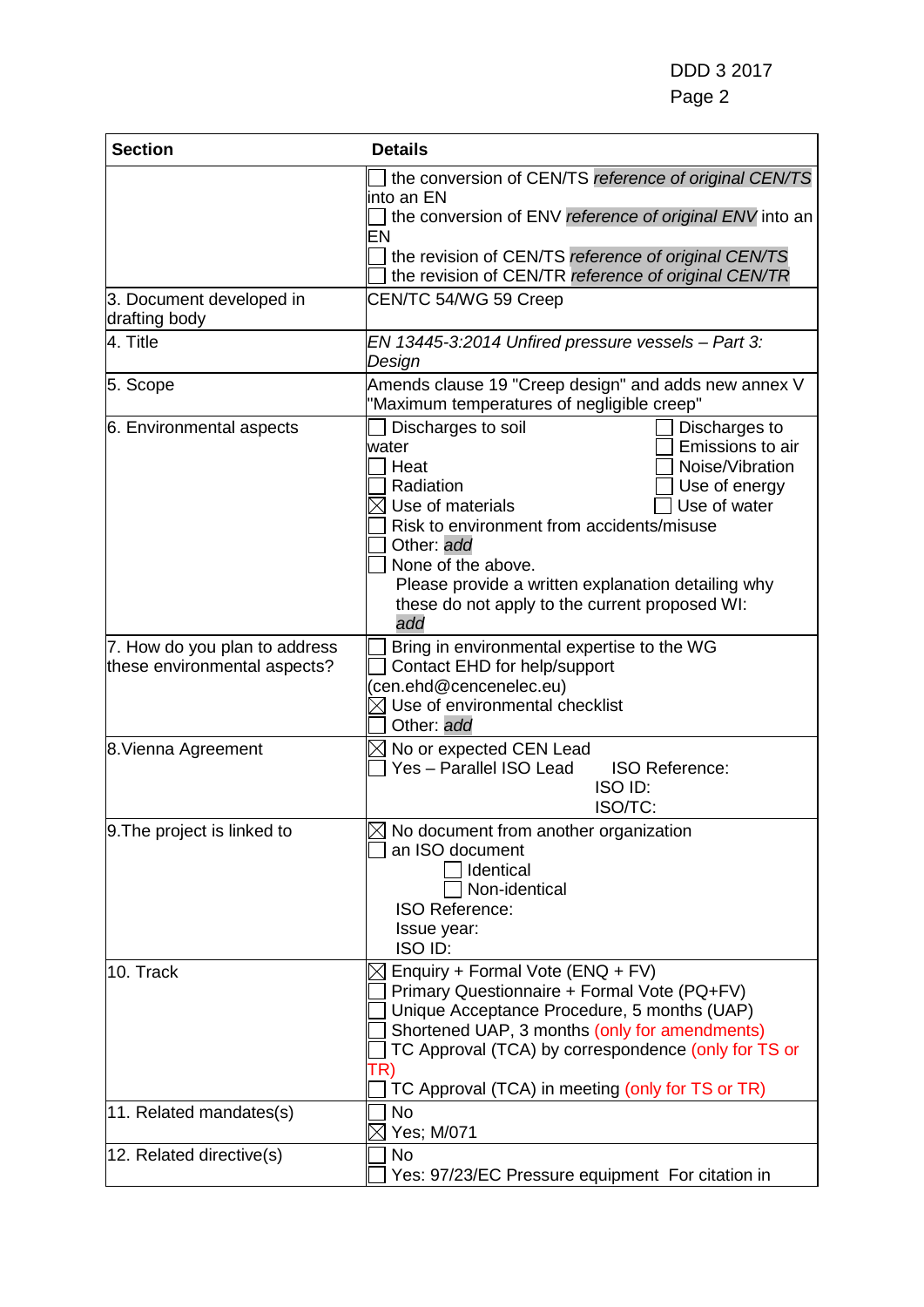| <b>Section</b>                | <b>Details</b>                                                                                                                                                                                                                                                                                                                                            |
|-------------------------------|-----------------------------------------------------------------------------------------------------------------------------------------------------------------------------------------------------------------------------------------------------------------------------------------------------------------------------------------------------------|
|                               | $\boxtimes$ Yes<br>Official Journal?   No<br>number and title For citation in Official Journal? $\Box$<br>Yes<br>lNo                                                                                                                                                                                                                                      |
| 13. Commitment                | The following CEN members (at least five) are committed<br>to participate in the development of the project:<br>Only a pwi, members will be added on activation of pwi                                                                                                                                                                                    |
| 14. The decision was taken by | The <b>decision</b> was taken by<br>Weighted vote or simple majority<br>Percentage of positive weighted votes (min. 71%):<br>$\dots$ %<br>Number of positive votes:<br>Number of negative votes: 0<br>Number of abstentions: 0<br>Simple majority (only for TR)<br>Number of positive votes: 7<br>Number of negative votes: 0<br>Number of abstentions: 0 |

## <span id="page-2-0"></span>**DECISION C015/2016 taken by CEN/TC 58 on 2016-10-15**

### **Subject: CEN/TC 58 – Participation of EHI**

The CEN/TC 58, Safety and control devices for burners and appliances burning gaseous or liquid fuels,

- considering the CEN/CENELEC Internal Regulations Part 2, subclause 4.3.2, which lays down the conditions for external liaisons;
- considering that the conditions laid down in CEN-CENELEC Guide 25 "The concept of partnership with European organizations and other stakeholders" are fulfilled;
- agrees to the participation of the European Heating Industry in CEN/TC 58;
- requests the CEN-CENELEC Management Centre to inform EHI accordingly of this decision.

The decision was taken by unanimity*.*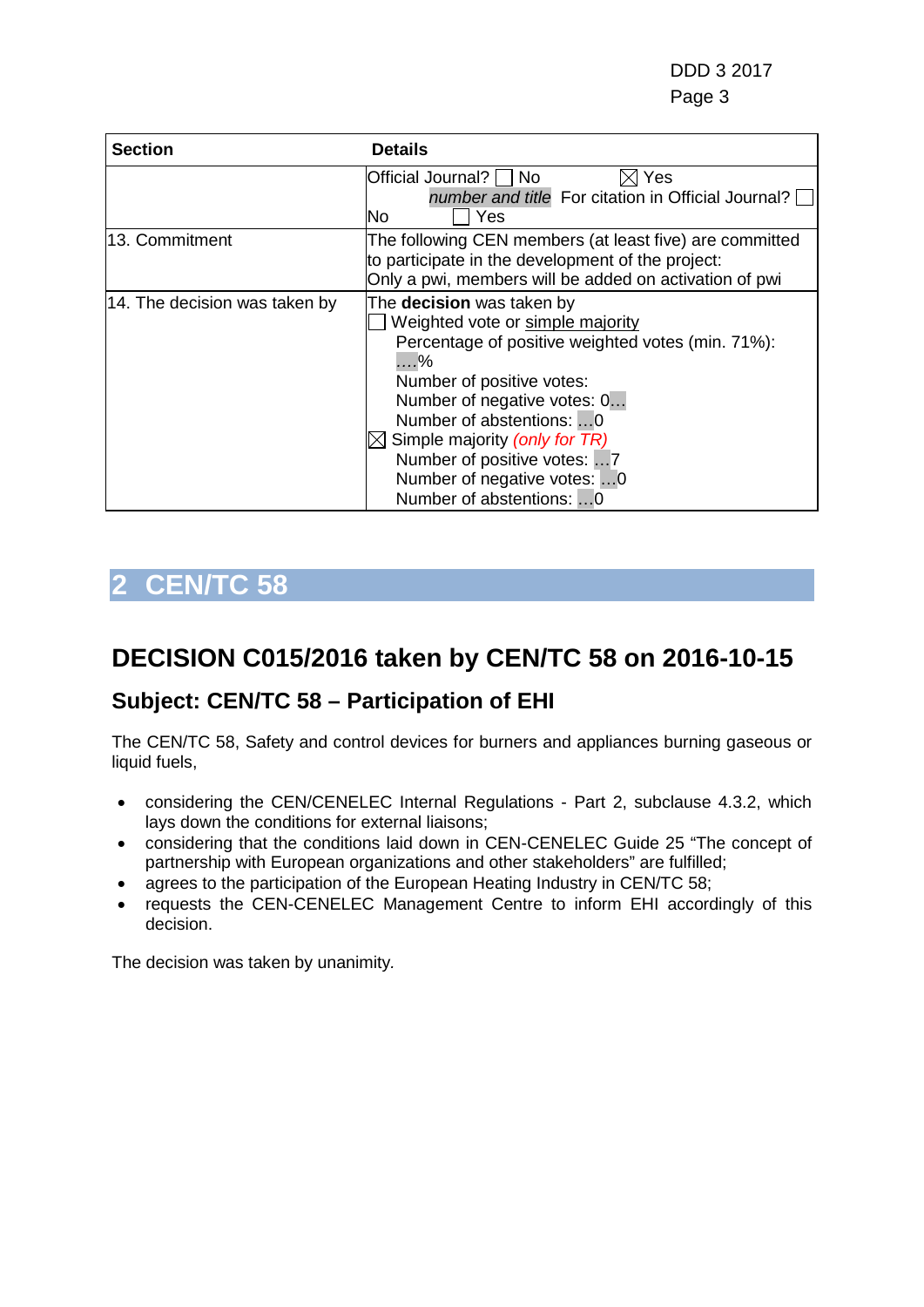### <span id="page-3-0"></span>**Decision CEN/TC 72 912/2016 taken on 2016-10-26**

### **Subject: Adoption of a Preliminary Work Item**

CEN/TC 72 - Fire detection and fire alarm systems

- having considered the proposal for a new work item as documented in CEN/TC 72 N 2664
- having considered the Guidance Adoption of a new work item in a CEN Technical Committee as documented in the BOSS
- confirming that the new work item falls within its scope
- confirming that the new work item corresponds to real market needs
- confirming that the resources to complete the work below are available
- decides to register the work item described below in its active programme of work

| <b>Section</b>                               | <b>Details</b>                                                                                                                                                                                                                                                                                                                                                                                                                                                                                                        |
|----------------------------------------------|-----------------------------------------------------------------------------------------------------------------------------------------------------------------------------------------------------------------------------------------------------------------------------------------------------------------------------------------------------------------------------------------------------------------------------------------------------------------------------------------------------------------------|
| 1. Deliverable                               | EN                                                                                                                                                                                                                                                                                                                                                                                                                                                                                                                    |
| 2. This item<br>corresponds to               | The revision of an EN<br>EN 54-25:2008                                                                                                                                                                                                                                                                                                                                                                                                                                                                                |
| 3. Document<br>developed in drafting<br>body | CEN/TC 72/WG 19 - Components using Radio links                                                                                                                                                                                                                                                                                                                                                                                                                                                                        |
| 4. Title                                     | Fire detection and fire alarm systems - Part 25: Components using<br>radio links                                                                                                                                                                                                                                                                                                                                                                                                                                      |
| 5. Scope                                     | This European Standard specifies requirements, test methods and<br>performance criteria for components used in fire alarms systems,<br>installed in and around buildings, which use radio frequency links (RF<br>links) to communicate. It also provides requirements for the evaluation<br>of conformity of the components to the requirements of this European<br>Standard.<br>Where components work together and this requires knowledge of the<br>system design, this document also specifies requirements on the |
|                                              | system.<br>When the fire detection and fire alarm systems (FDAS) use wired and<br>RF links, the relevant parts of EN 54 apply together with this<br>document. Requirements relevant to wire links are superseded or<br>modified by those included in this European Standard.<br>This document does not restrict:<br>the intended use of radio spectrum, e.g. frequency, power<br>$\circ$                                                                                                                              |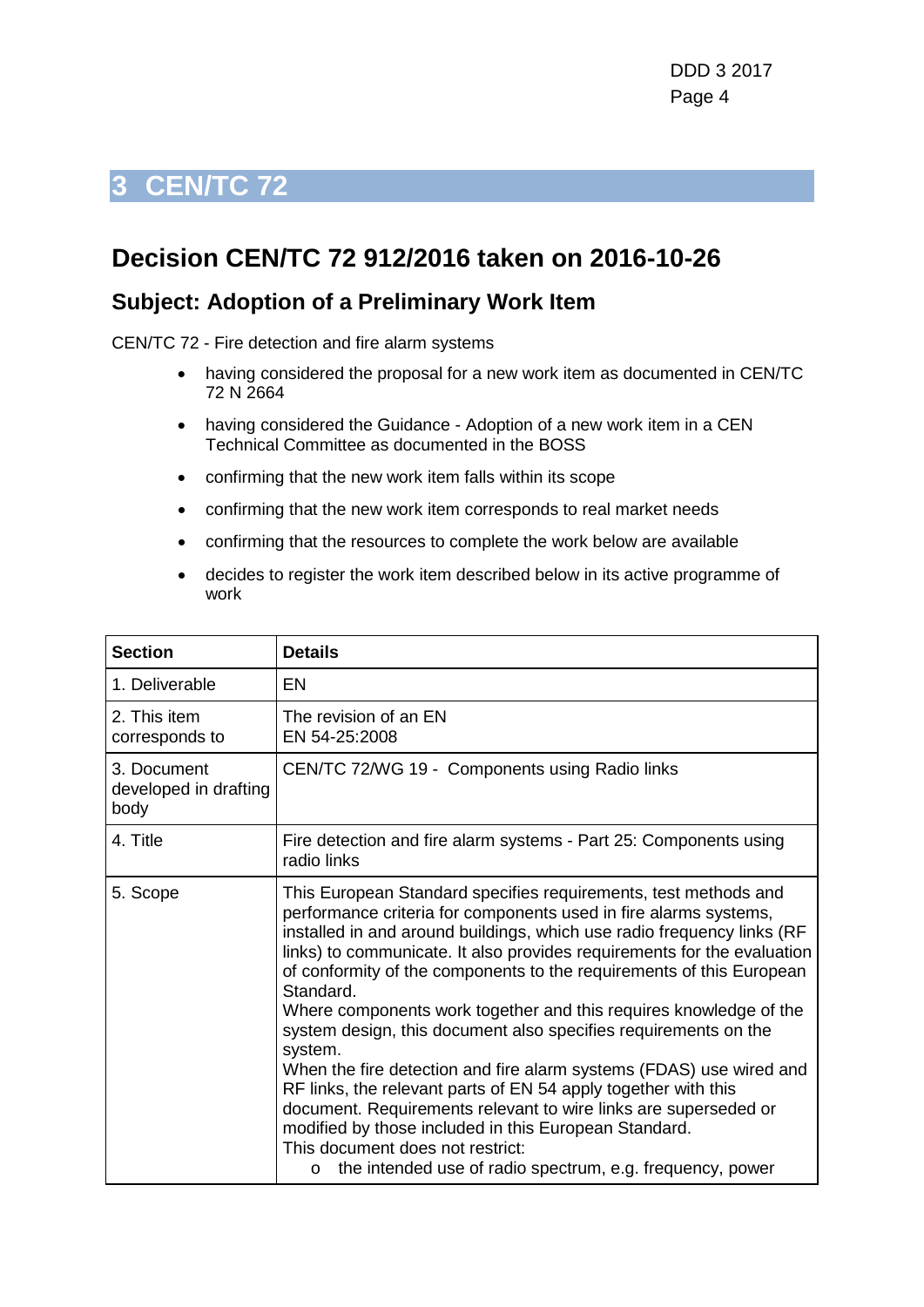|                                                                                          | output of devices;<br>the allowed maximum number of the components using RF<br>$\circ$<br>links within the FDAS or one transmission path and/or RF link;<br>the allowed maximum number of the components affected by<br>$\circ$<br>loss of one transmission path and/or RF link.<br>These requirements relate to national regulations and can vary from<br>member state to member state. |
|------------------------------------------------------------------------------------------|------------------------------------------------------------------------------------------------------------------------------------------------------------------------------------------------------------------------------------------------------------------------------------------------------------------------------------------------------------------------------------------|
| 6. Environmental<br>aspects -<br><b>OPTIONAL</b>                                         |                                                                                                                                                                                                                                                                                                                                                                                          |
| 7. How do you plan<br>to address these<br>environmental<br>aspects? -<br><b>OPTIONAL</b> |                                                                                                                                                                                                                                                                                                                                                                                          |
| 8. Track                                                                                 | Enquiry + Formal Vote (ENQ+FV)                                                                                                                                                                                                                                                                                                                                                           |
| 9. Related<br>mandate(s)                                                                 | Yes<br>M/109                                                                                                                                                                                                                                                                                                                                                                             |
| 10. Related<br>directive(s)                                                              | Yes<br>Directive reference   For citation in Official journal<br>305/2011   Yes                                                                                                                                                                                                                                                                                                          |
| 11. The decision<br>was taken by                                                         | Simple majority<br>Number of positive votes: 12<br>Number of negative votes: 0<br>Number of abstentions: 0                                                                                                                                                                                                                                                                               |

## **Decision CEN/TC 72 913/2016 taken on 2016-10-26**

### **Subject: Adoption of a Preliminary Work Item**

CEN/TC 72 - Fire detection and fire alarm systems

- having considered the proposal for a new work item as documented in CEN/TC 72 N 2693
- having considered the Guidance Adoption of a new work item in a CEN Technical Committee as documented in the BOSS
- confirming that the new work item falls within its scope
- confirming that the new work item corresponds to real market needs
- confirming that the resources to complete the work below are available
- decides to register the work item described below in its active programme of work

| <b>Section</b><br><b>Details</b> |
|----------------------------------|
|----------------------------------|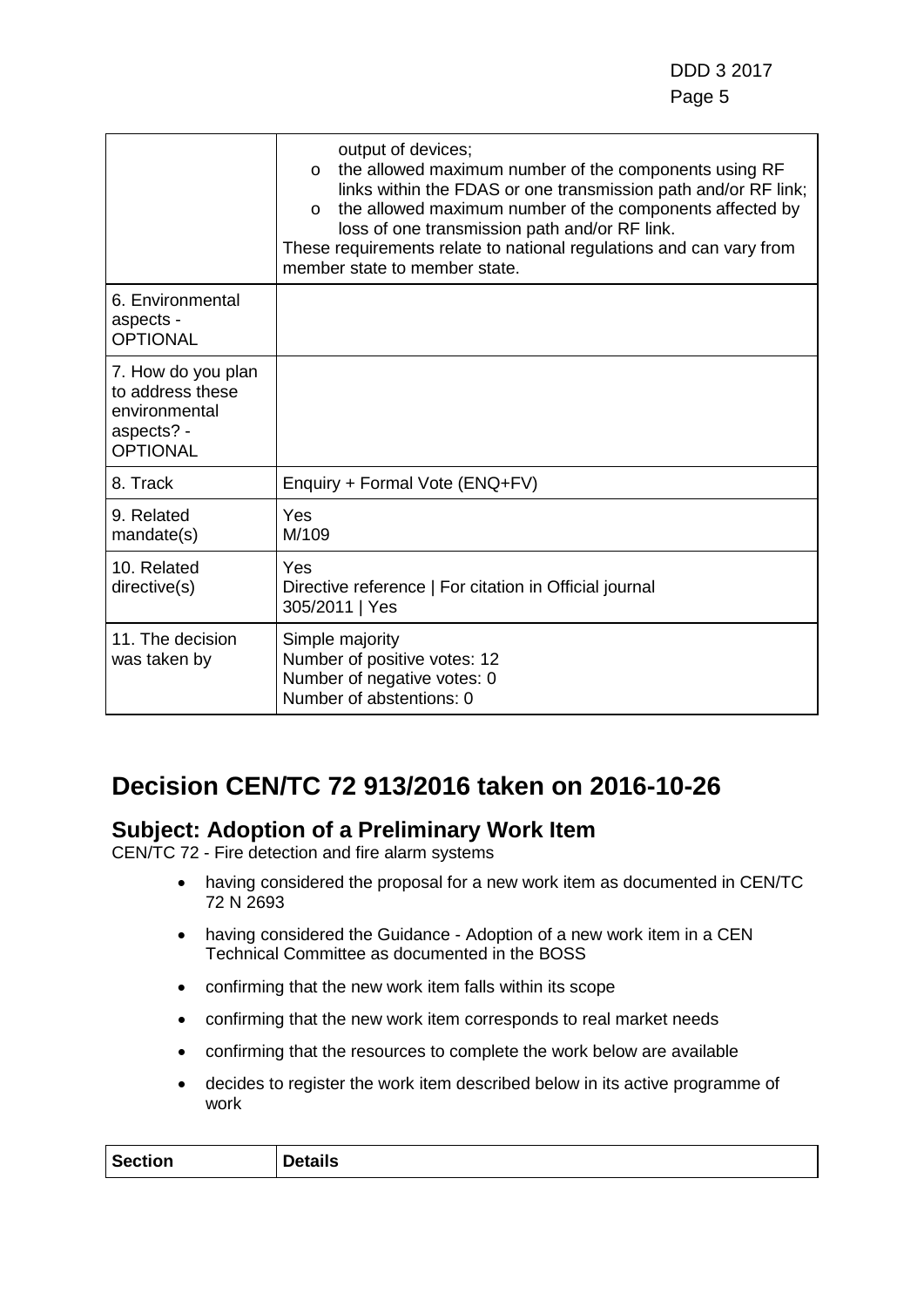| 1. Deliverable                                                                           | EN                                                                                                                                                                                                                                                                                                                                                                                                                                                                                                               |
|------------------------------------------------------------------------------------------|------------------------------------------------------------------------------------------------------------------------------------------------------------------------------------------------------------------------------------------------------------------------------------------------------------------------------------------------------------------------------------------------------------------------------------------------------------------------------------------------------------------|
| 2. This item<br>corresponds to                                                           | The revision of an EN<br>EN 54-1:2011                                                                                                                                                                                                                                                                                                                                                                                                                                                                            |
| 3. Document<br>developed in drafting<br>body                                             | CEN/TC 72 - Fire detection and fire alarm systems                                                                                                                                                                                                                                                                                                                                                                                                                                                                |
| 4. Title                                                                                 | Fire detection and fire alarm systems - Part 1: Introduction                                                                                                                                                                                                                                                                                                                                                                                                                                                     |
| 5. Scope                                                                                 | This part of EN 54 defines the terms and definitions that are used<br>throughout the EN 54 series of standards. It gives the principles on<br>which each part of the standard has been based and describes the<br>functions carried out by the components of a fire detection and fire<br>alarm system.<br>This European Standard applies to fire detection and fire alarm<br>systems in and around buildings.<br>This European Standard does not apply to smoke alarm devices<br>which are covered by EN 14604. |
| 6. Environmental<br>aspects -<br><b>OPTIONAL</b>                                         |                                                                                                                                                                                                                                                                                                                                                                                                                                                                                                                  |
| 7. How do you plan<br>to address these<br>environmental<br>aspects? -<br><b>OPTIONAL</b> |                                                                                                                                                                                                                                                                                                                                                                                                                                                                                                                  |
| 8. Track                                                                                 | Enquiry + Formal Vote (ENQ+FV)                                                                                                                                                                                                                                                                                                                                                                                                                                                                                   |
| 9. Related<br>mandate(s)                                                                 | <b>No</b>                                                                                                                                                                                                                                                                                                                                                                                                                                                                                                        |
| 10. Related<br>directive(s)                                                              | Yes<br>Directive reference   For citation in Official journal<br>305/2011   No                                                                                                                                                                                                                                                                                                                                                                                                                                   |
| 11. The decision<br>was taken by                                                         | Simple majority<br>Number of positive votes: 6<br>Number of negative votes: 2<br>Number of abstentions: 3                                                                                                                                                                                                                                                                                                                                                                                                        |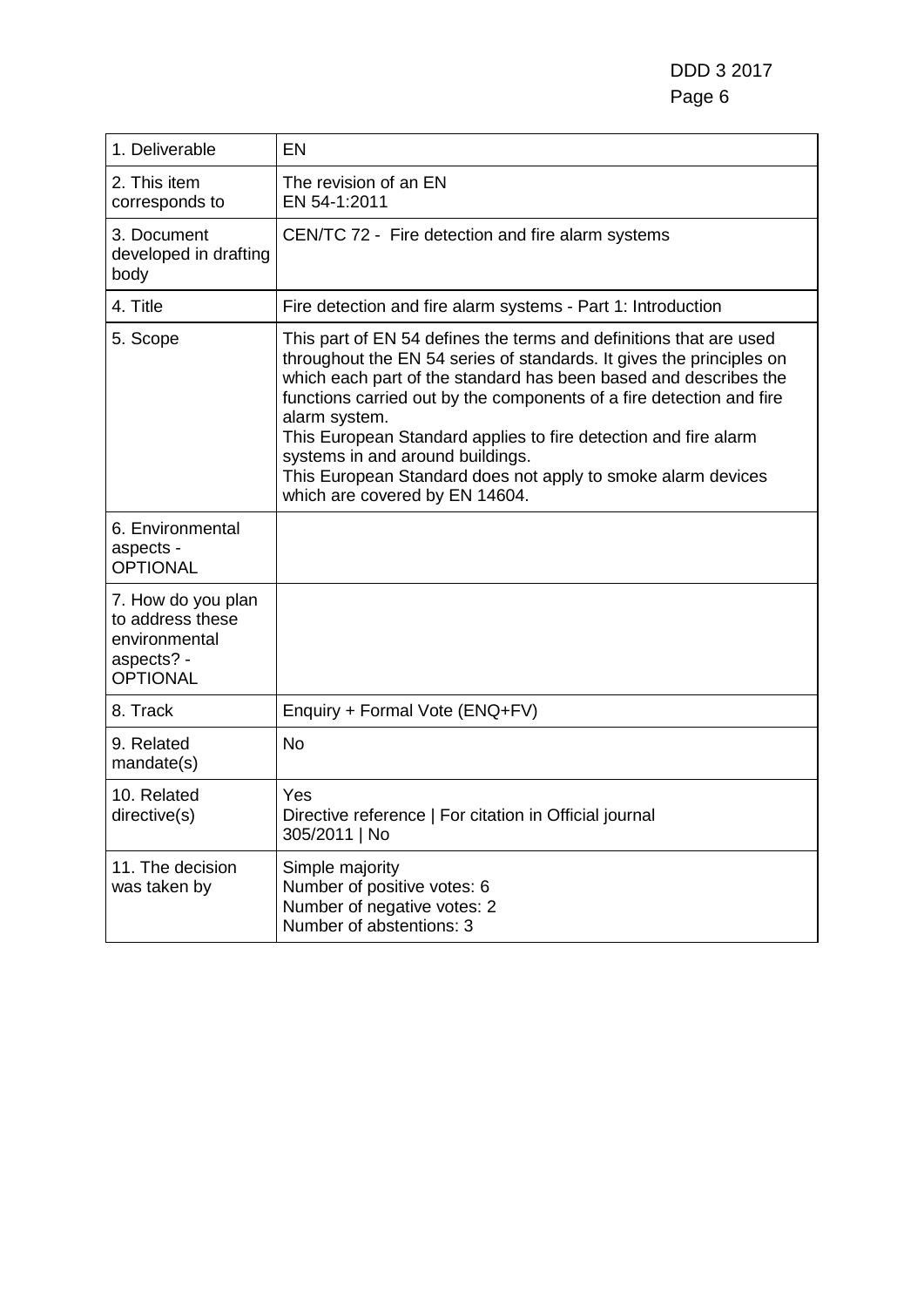### <span id="page-6-0"></span>**Decision CEN/TC 88 745c/2016 taken on 2017-01-06**

#### **Subject: Adoption of a New Work Item**

CEN/TC 88 - Thermal insulating materials and products

- having considered the proposal for a new work item as documented in CEN/TC 88 N 3543
- having considered the Guidance Adoption of a new work item in a CEN Technical Committee as documented in the BOSS
- confirming that the new work item falls within its scope
- confirming that the new work item corresponds to real market needs
- confirming that the resources to complete the work below are available
- decides to register the work item described below in its active programme of work

| <b>Section</b>                                                      | <b>Details</b>                                                                                                                                                                                                                                                   |
|---------------------------------------------------------------------|------------------------------------------------------------------------------------------------------------------------------------------------------------------------------------------------------------------------------------------------------------------|
| 1. Deliverable                                                      | EN                                                                                                                                                                                                                                                               |
| 2. This item<br>corresponds to                                      | The revision of an EN<br>EN 13494:2002                                                                                                                                                                                                                           |
| 3. Document<br>developed in drafting<br>body                        | CEN/TC 88/WG 18 - External thermal insulation composite systems                                                                                                                                                                                                  |
| 4. Title                                                            | Thermal insulation products for building applications - Determination<br>of the tensile bond strength of the adhesive and of the base coat to<br>the thermal insulation material                                                                                 |
| 5. Scope                                                            | This European Standard specifies equipment and procedures for<br>determining the tensile bond strength of the adhesive and of the base<br>coat to the thermal insulation material. It is applicable to External<br>Thermal Insulation Composite Systems (ETICS). |
| 6. Environmental<br>aspects                                         | Use of energy                                                                                                                                                                                                                                                    |
| 7. How do you plan<br>to address these<br>environmental<br>aspects? | Bring in environmental expertise to the WG<br>Use of environmental checklist                                                                                                                                                                                     |
| 8. Vienna<br>Agreement                                              | No or expected CEN lead                                                                                                                                                                                                                                          |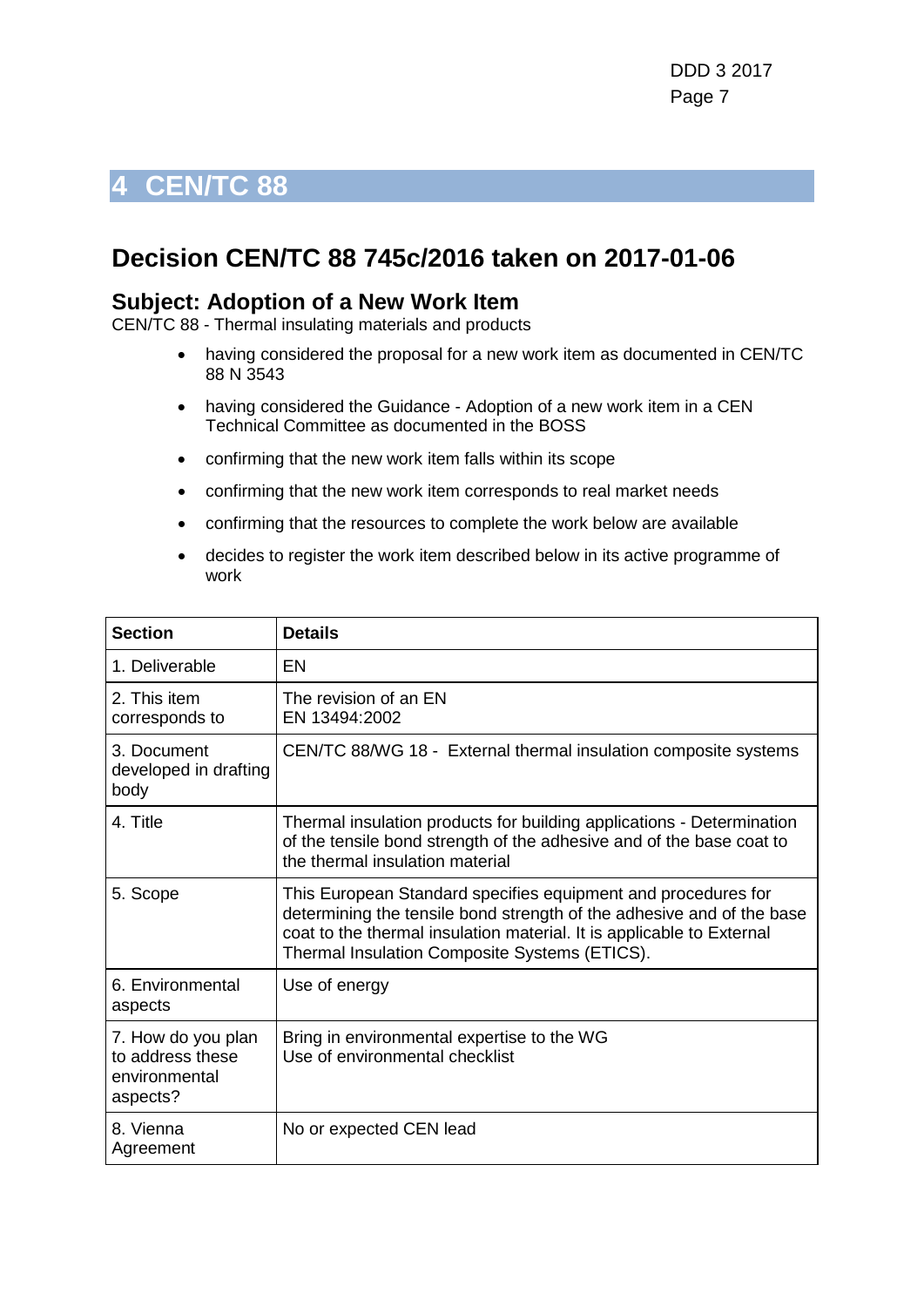DDD 3 2017 Page 8 and the state of the state of the state of the state  $\sim$  Page 8 and the state of the state  $\sim$ 

| 9. The project is<br>linked to   | No document from another organization                                                                                                                                                                                               |
|----------------------------------|-------------------------------------------------------------------------------------------------------------------------------------------------------------------------------------------------------------------------------------|
| 10. Track                        | Enquiry + Formal Vote (ENQ+FV)                                                                                                                                                                                                      |
| 11. Related<br>mandate(s)        | <b>No</b>                                                                                                                                                                                                                           |
| 12. Related<br>directive(s)      | Yes<br>Directive reference   For citation in Official journal<br>305/2011   No                                                                                                                                                      |
| 13. Commitment                   | The following CEN members (at least five) are committed to<br>participate in the development of the project:<br><b>SFS</b><br><b>ASI</b><br><b>ASRO</b><br><b>BSI</b><br><b>DIN</b><br><b>NBN</b><br><b>UNI</b><br><b>NEN</b>       |
| 14. The decision<br>was taken by | Weighted vote and simple majority<br>Percentage of positive weighted votes (min. 71% before 2017-01-01,<br>min. 65% from 2017-01-01):100<br>Number of positive votes: 14<br>Number of negative votes: 0<br>Number of abstentions: 6 |

## **Decision CEN/TC 88 746c/2016 taken on 2017-01-06**

### **Subject: Adoption of a New Work Item**

CEN/TC 88 - Thermal insulating materials and products

- having considered the proposal for a new work item as documented in CEN/TC 88 N 3544
- having considered the Guidance Adoption of a new work item in a CEN Technical Committee as documented in the BOSS
- confirming that the new work item falls within its scope
- confirming that the new work item corresponds to real market needs
- confirming that the resources to complete the work below are available
- decides to register the work item described below in its active programme of work

| <b>Section</b> | <b>Details</b> |
|----------------|----------------|
| 1. Deliverable | EN             |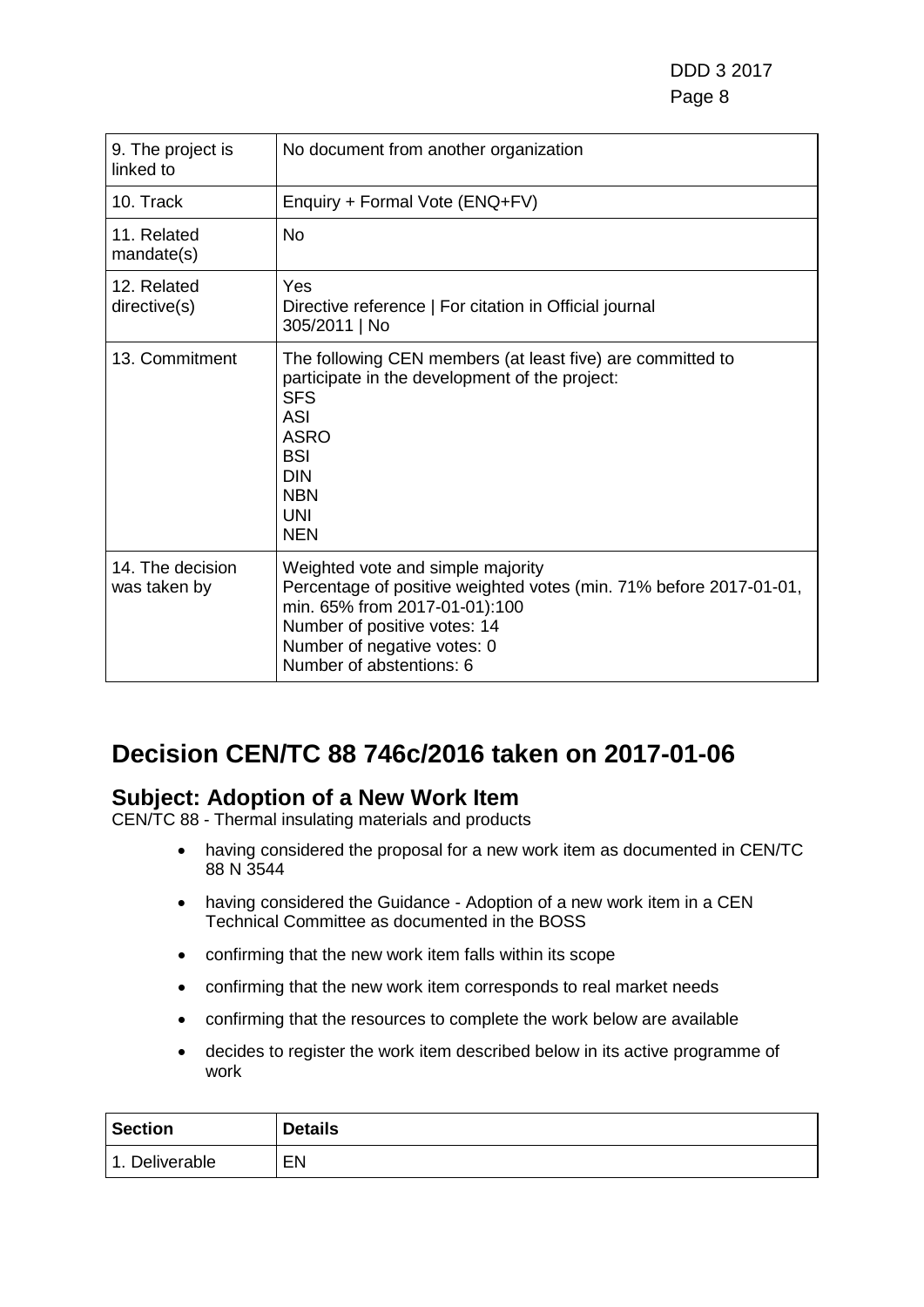DDD 3 2017 Page 9

| 2. This item<br>corresponds to                                      | The revision of an EN<br>EN 13495:2002                                                                                                                                                                                                                                                                                              |
|---------------------------------------------------------------------|-------------------------------------------------------------------------------------------------------------------------------------------------------------------------------------------------------------------------------------------------------------------------------------------------------------------------------------|
| 3. Document<br>developed in drafting<br>body                        | CEN/TC 88/WG 18 - External thermal insulation composite systems                                                                                                                                                                                                                                                                     |
| 4. Title                                                            | Thermal insulation products for building applications - Determination<br>of the pull-off resistance of external thermal insulation composite<br>systems (ETICS)(foam block test)                                                                                                                                                    |
| 5. Scope                                                            | This European Standard specifies equipment and a procedure for<br>determining of the pull-off resistance of external thermal insulation<br>composite systems (ETICS). The method described ist known as<br>"foam block test". NOTE: This test is not intended to measure the pull-<br>off resistance of the ETICS to the substrate. |
| 6. Environmental<br>aspects                                         | Use of energy                                                                                                                                                                                                                                                                                                                       |
| 7. How do you plan<br>to address these<br>environmental<br>aspects? | Bring in environmental expertise to the WG<br>Use of environmental checklist                                                                                                                                                                                                                                                        |
| 8. Vienna<br>Agreement                                              | No or expected CEN lead                                                                                                                                                                                                                                                                                                             |
| 9. The project is<br>linked to                                      | No document from another organization                                                                                                                                                                                                                                                                                               |
| 10. Track                                                           | Enquiry + Formal Vote (ENQ+FV)                                                                                                                                                                                                                                                                                                      |
| 11. Related<br>mandate(s)                                           | <b>No</b>                                                                                                                                                                                                                                                                                                                           |
| 12. Related<br>directive(s)                                         | Yes<br>Directive reference   For citation in Official journal<br>305/2011   No                                                                                                                                                                                                                                                      |
| 13. Commitment                                                      | The following CEN members (at least five) are committed to<br>participate in the development of the project:<br><b>SFS</b><br><b>ASI</b><br><b>ASRO</b><br>SN<br><b>BSI</b><br><b>DIN</b><br><b>UNI</b><br><b>NEN</b>                                                                                                               |
| 14. The decision<br>was taken by                                    | Weighted vote and simple majority<br>Percentage of positive weighted votes (min. 71% before 2017-01-01,<br>min. 65% from 2017-01-01):100<br>Number of positive votes: 13<br>Number of negative votes: 0<br>Number of abstentions: 7                                                                                                 |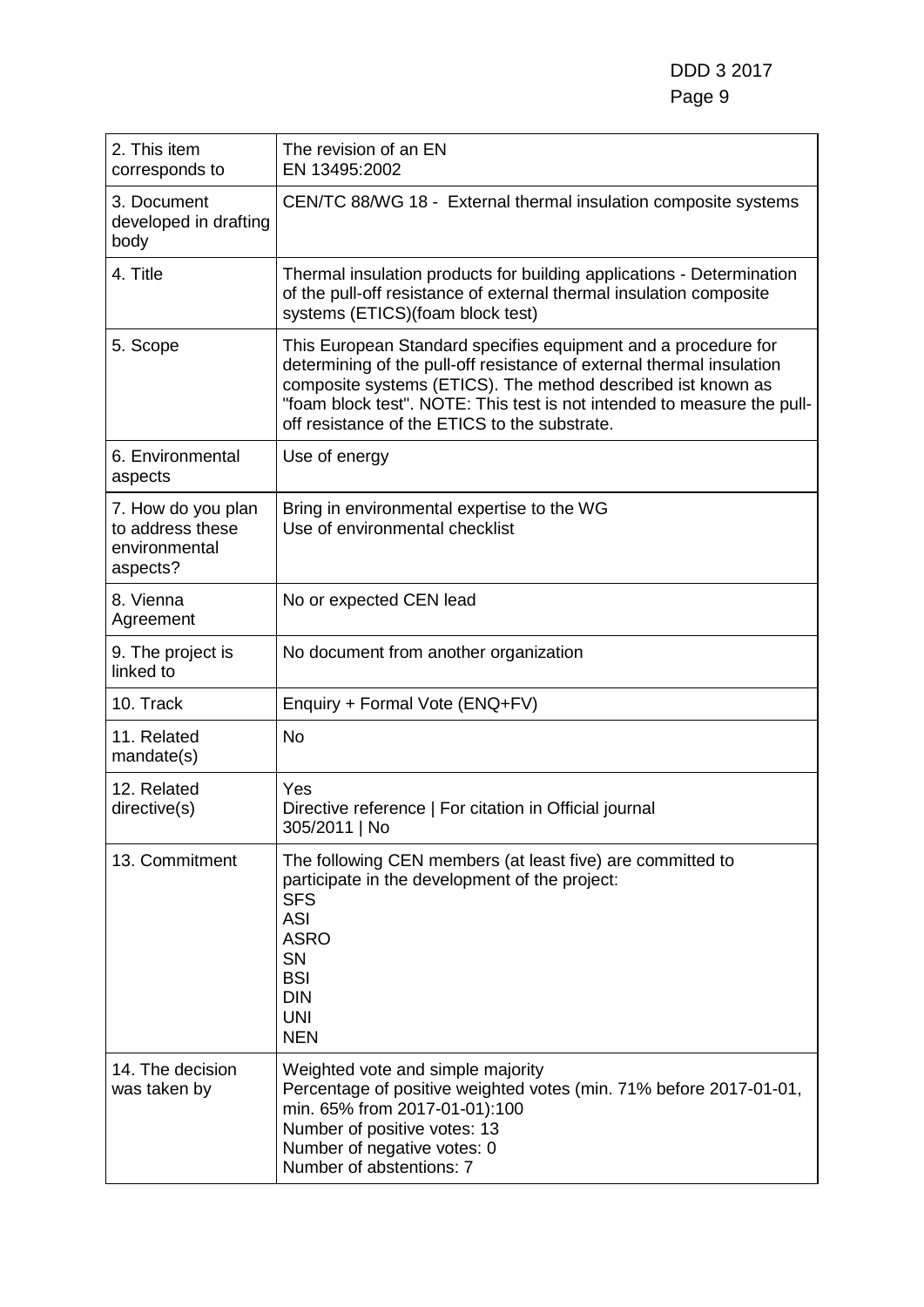### **Decision CEN/TC 88 747c/2016 taken on 2017-01-06**

#### **Subject: Adoption of a New Work Item**

CEN/TC 88 - Thermal insulating materials and products

- having considered the proposal for a new work item as documented in CEN/TC 88 N 3545
- having considered the Guidance Adoption of a new work item in a CEN Technical Committee as documented in the BOSS
- confirming that the new work item falls within its scope
- confirming that the new work item corresponds to real market needs
- confirming that the resources to complete the work below are available
- decides to register the work item described below in its active programme of work

| <b>Section</b>                                                      | <b>Details</b>                                                                                                                                                                                                                            |
|---------------------------------------------------------------------|-------------------------------------------------------------------------------------------------------------------------------------------------------------------------------------------------------------------------------------------|
| 1. Deliverable                                                      | EN                                                                                                                                                                                                                                        |
| 2. This item<br>corresponds to                                      | The revision of an EN<br>EN 13497:2002                                                                                                                                                                                                    |
| 3. Document<br>developed in drafting<br>body                        | CEN/TC 88/WG 18 - External thermal insulation composite systems                                                                                                                                                                           |
| 4. Title                                                            | Thermal insulation products for building applications - Determination<br>of the resistance to impact of external thermal insulation composite<br>systems (ETICS)                                                                          |
| 5. Scope                                                            | This European Standard specifies equipment and a procedure for<br>determining the resistance to impact of external thermal insulation<br>composite systems. It is applicable to external thermal insulation<br>composite systems (ETICS). |
| 6. Environmental<br>aspects                                         | Use of energy                                                                                                                                                                                                                             |
| 7. How do you plan<br>to address these<br>environmental<br>aspects? | Bring in environmental expertise to the WG<br>Use of environmental checklist                                                                                                                                                              |
| 8. Vienna<br>Agreement                                              | No or expected CEN lead                                                                                                                                                                                                                   |
| 9. The project is<br>linked to                                      | No document from another organization                                                                                                                                                                                                     |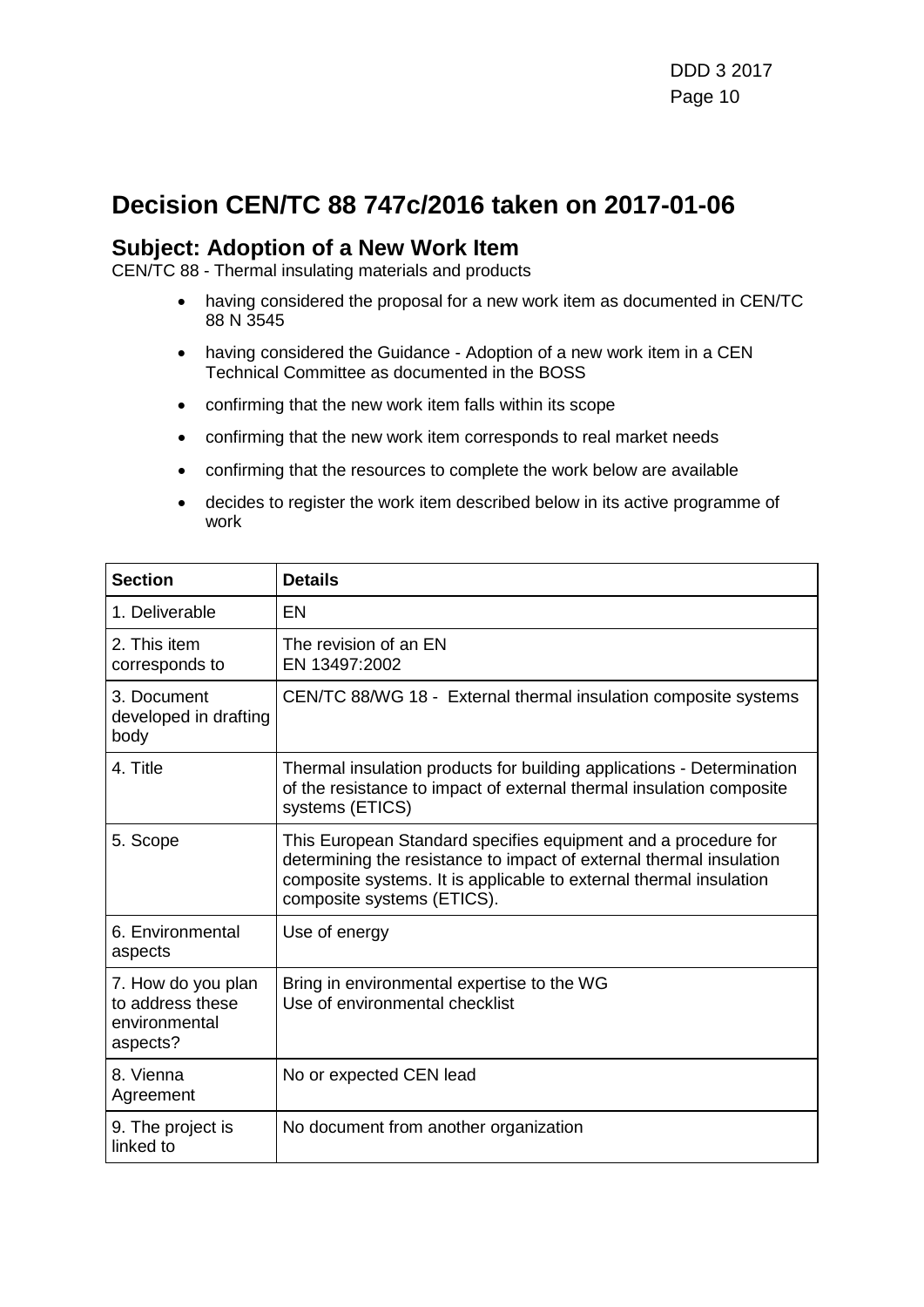DDD 3 2017 er de la construction de la construction de la construction de la construction de la construction de la constr

| 10. Track                        | Enquiry + Formal Vote (ENQ+FV)                                                                                                                                                                                                             |
|----------------------------------|--------------------------------------------------------------------------------------------------------------------------------------------------------------------------------------------------------------------------------------------|
| 11. Related<br>mandate(s)        | <b>No</b>                                                                                                                                                                                                                                  |
| 12. Related<br>directive(s)      | Yes<br>Directive reference   For citation in Official journal<br>305/2011   No                                                                                                                                                             |
| 13. Commitment                   | The following CEN members (at least five) are committed to<br>participate in the development of the project:<br><b>SFS</b><br><b>ASI</b><br><b>ASRO</b><br><b>SN</b><br><b>BSI</b><br><b>DIN</b><br><b>NBN</b><br><b>UNI</b><br><b>NEN</b> |
| 14. The decision<br>was taken by | Weighted vote and simple majority<br>Percentage of positive weighted votes (min. 71% before 2017-01-01,<br>min. 65% from 2017-01-01):100<br>Number of positive votes: 14<br>Number of negative votes: 0<br>Number of abstentions: 6        |

## <span id="page-10-0"></span>**5 CEN/TC 153**

## **Decision CEN/TC 153 349/2017 taken on 2017-01-11**

### **Subject: Adoption of a Preliminary Work Item**

CEN/TC 153 - Machinery intended for use with foodstuffs and feed

- having considered the proposal for a new work item as documented in CEN/TC 153 N
- having considered the Guidance Adoption of a new work item in a CEN Technical Committee as documented in the BOSS
- confirming that the new work item falls within its scope
- confirming that the new work item corresponds to real market needs
- confirming that the resources to complete the work below are available
- decides to register the work item described below in its active programme of work

| <b>Section</b> | <b>Details</b> |
|----------------|----------------|
|                |                |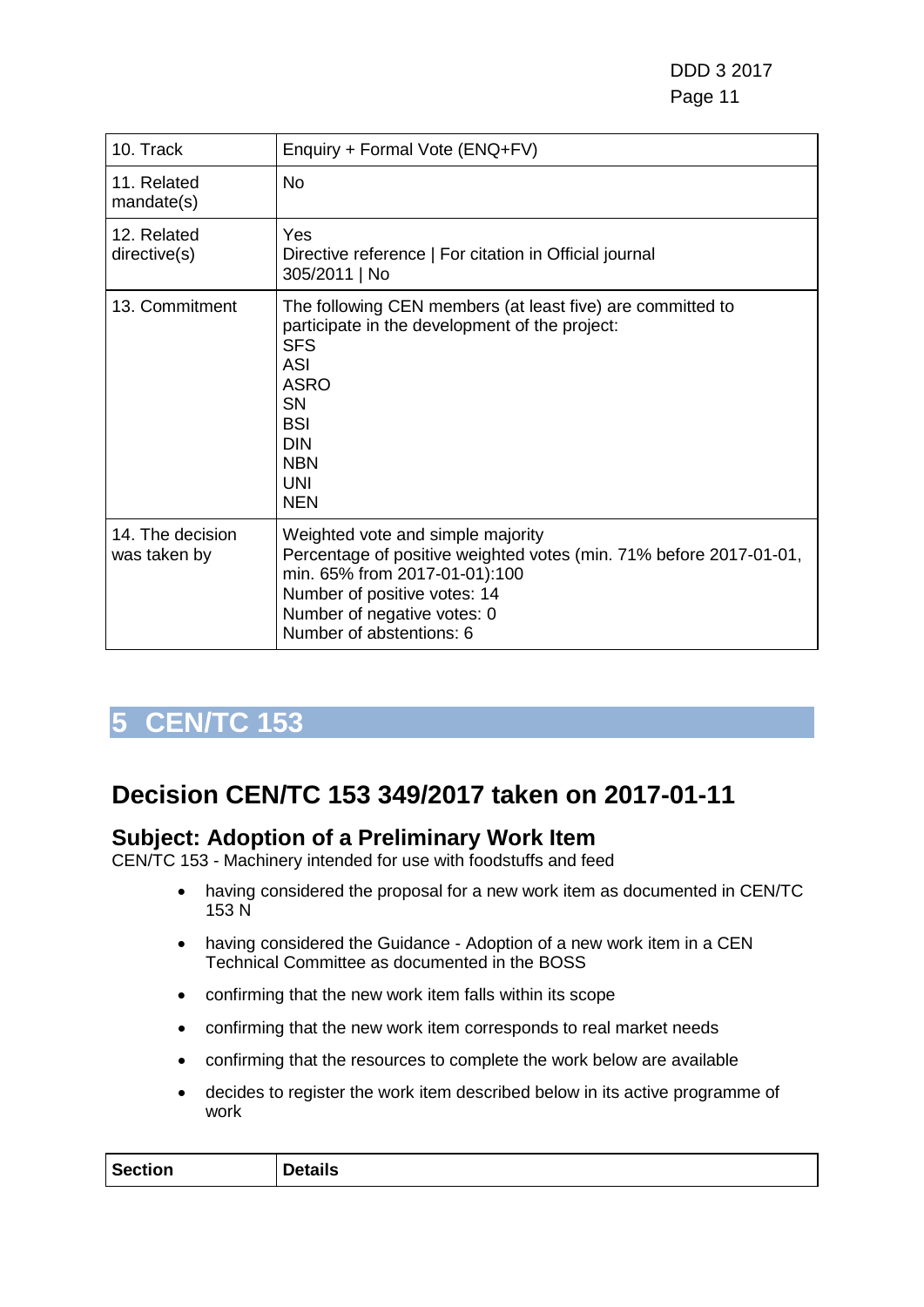| 1. Deliverable                                                                           | EN                                                                                                                                                                                                                                                                                                                                                                                                                                                                                                                                                                                                                                                                                                                                                                                                                                                                                                                                                                                                                                                                                                                                                                                                                                                                                                                                                                                                                                                                                                                                                                                                                                                                                                                                                                                                                                                                                                                                                                                   |
|------------------------------------------------------------------------------------------|--------------------------------------------------------------------------------------------------------------------------------------------------------------------------------------------------------------------------------------------------------------------------------------------------------------------------------------------------------------------------------------------------------------------------------------------------------------------------------------------------------------------------------------------------------------------------------------------------------------------------------------------------------------------------------------------------------------------------------------------------------------------------------------------------------------------------------------------------------------------------------------------------------------------------------------------------------------------------------------------------------------------------------------------------------------------------------------------------------------------------------------------------------------------------------------------------------------------------------------------------------------------------------------------------------------------------------------------------------------------------------------------------------------------------------------------------------------------------------------------------------------------------------------------------------------------------------------------------------------------------------------------------------------------------------------------------------------------------------------------------------------------------------------------------------------------------------------------------------------------------------------------------------------------------------------------------------------------------------------|
| 2. This item<br>corresponds to                                                           | The revision of an EN<br>EN 13288:2005+A1:2009                                                                                                                                                                                                                                                                                                                                                                                                                                                                                                                                                                                                                                                                                                                                                                                                                                                                                                                                                                                                                                                                                                                                                                                                                                                                                                                                                                                                                                                                                                                                                                                                                                                                                                                                                                                                                                                                                                                                       |
| 3. Document<br>developed in drafting<br>body                                             | CEN/TC 153/WG 1 - Bakery equipment                                                                                                                                                                                                                                                                                                                                                                                                                                                                                                                                                                                                                                                                                                                                                                                                                                                                                                                                                                                                                                                                                                                                                                                                                                                                                                                                                                                                                                                                                                                                                                                                                                                                                                                                                                                                                                                                                                                                                   |
| 4. Title                                                                                 | Food processing machinery - Bowl lifting and tilting machines - Safety<br>and hygiene requirements                                                                                                                                                                                                                                                                                                                                                                                                                                                                                                                                                                                                                                                                                                                                                                                                                                                                                                                                                                                                                                                                                                                                                                                                                                                                                                                                                                                                                                                                                                                                                                                                                                                                                                                                                                                                                                                                                   |
| 5. Scope                                                                                 | This European Standard specifies safety and hygiene requirements<br>for the design, installation, operation and maintenance of lifting and<br>tilting machines used, in bakeries, for lifting and/or tilting a container<br>or a machine with non removable bowl containing dough or pastry<br>and for tipping the contents at the top end of the stroke.<br>The lifting and tilting machines can be stationary or movable and are<br>designed for semi-manufactured products (mixtures of flour, water<br>and other ingredients) or raw material (flour, mixtures etc.). The<br>direction of lifting can be vertical, inclined or combined and follows a<br>track fixed by mechanical guides, or articulated arms.<br>This European Standard deals with the significant hazards,<br>hazardous situations and events relevant to lifting and tilting<br>machines, when used as intended and under the conditions foreseen<br>by the manufacturer (see clause 4).<br>This European Standard does not deal with the hazards due to the<br>mixing or other function of the bowl (for dough mixers see EN 453).<br>The following machines are excluded:<br>experimental and testing machines under development by the<br>manufacturer;<br>domestic appliances;<br>automatic mobile equipment, for example bucket trucks;<br>lift trucks;<br>automatic devices working in automatic production lines<br>(where the initiation of the movement is not due to an human action).<br>Also excluded, are the hazards due to the powered movement of<br>mobile machines.<br>When drafting this European Standard, it has been assumed that the<br>machines are not intended to be cleaned with a water jet.<br>Noise is not considered to be a significant hazard by lifting and tilting<br>machines for bakery. This does not mean that the manufacturer of the<br>machine is absolved from reducing noise and making a noise<br>declaration. A noise test code is therefore given in Annex A. |
| 6. Environmental<br>aspects -<br><b>OPTIONAL</b>                                         |                                                                                                                                                                                                                                                                                                                                                                                                                                                                                                                                                                                                                                                                                                                                                                                                                                                                                                                                                                                                                                                                                                                                                                                                                                                                                                                                                                                                                                                                                                                                                                                                                                                                                                                                                                                                                                                                                                                                                                                      |
| 7. How do you plan<br>to address these<br>environmental<br>aspects? -<br><b>OPTIONAL</b> |                                                                                                                                                                                                                                                                                                                                                                                                                                                                                                                                                                                                                                                                                                                                                                                                                                                                                                                                                                                                                                                                                                                                                                                                                                                                                                                                                                                                                                                                                                                                                                                                                                                                                                                                                                                                                                                                                                                                                                                      |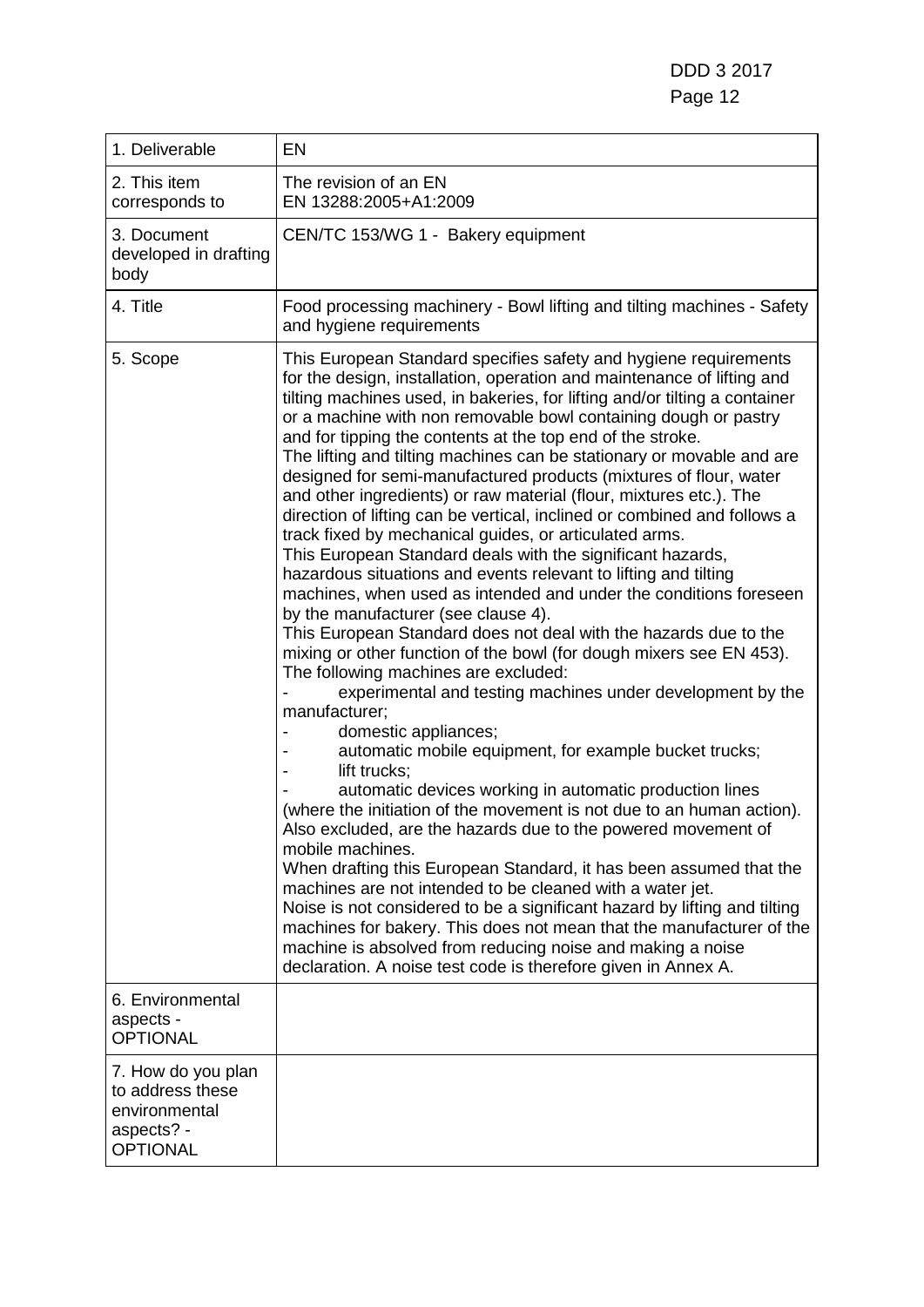DDD 3 2017 en de la construction de la construction de la construction de la construction de la construction de la constr

| 8. Track                         | Enquiry + Formal Vote (ENQ+FV)                                                                            |
|----------------------------------|-----------------------------------------------------------------------------------------------------------|
| 9. Related<br>mandate(s)         | Yes<br>M/396                                                                                              |
| 10. Related<br>directive(s)      | Yes<br>Directive reference   For citation in Official journal<br>2006/42/EC   Yes                         |
| 11. The decision<br>was taken by | Simple majority<br>Number of positive votes: 9<br>Number of negative votes: 0<br>Number of abstentions: 9 |

### **Decision CEN/TC 153 350/2017 taken on 2017-01-11**

#### **Subject: Adoption of a Preliminary Work Item**

CEN/TC 153 - Machinery intended for use with foodstuffs and feed

- having considered the proposal for a new work item as documented in CEN/TC 153 N
- having considered the Guidance Adoption of a new work item in a CEN Technical Committee as documented in the BOSS
- confirming that the new work item falls within its scope
- confirming that the new work item corresponds to real market needs
- confirming that the resources to complete the work below are available
- decides to register the work item described below in its active programme of work

| Section                                      | <b>Details</b>                                                                                                                                                                                                                                                                                                                                                                                         |
|----------------------------------------------|--------------------------------------------------------------------------------------------------------------------------------------------------------------------------------------------------------------------------------------------------------------------------------------------------------------------------------------------------------------------------------------------------------|
| 1. Deliverable                               | EN                                                                                                                                                                                                                                                                                                                                                                                                     |
| 2. This item<br>corresponds to               | The revision of an EN<br>EN 13954:2005+A1:2010                                                                                                                                                                                                                                                                                                                                                         |
| 3. Document<br>developed in drafting<br>body | CEN/TC 153/WG 1 - Bakery equipment                                                                                                                                                                                                                                                                                                                                                                     |
| 4. Title                                     | Food processing machinery - Bread slicers - Safety and hygiene<br>requirements                                                                                                                                                                                                                                                                                                                         |
| 5. Scope                                     | This European Standard specifies safety and hygiene<br>1.1<br>requirements for the design and manufacture of bread slicing<br>machines of type 1 and 2 as defined in Clause 3.<br>The intended use of these machines is to cut baked bread into slices.<br>This European Standard deals with all significant hazards, hazardous<br>situations and events relevant to bread slicers machines, when they |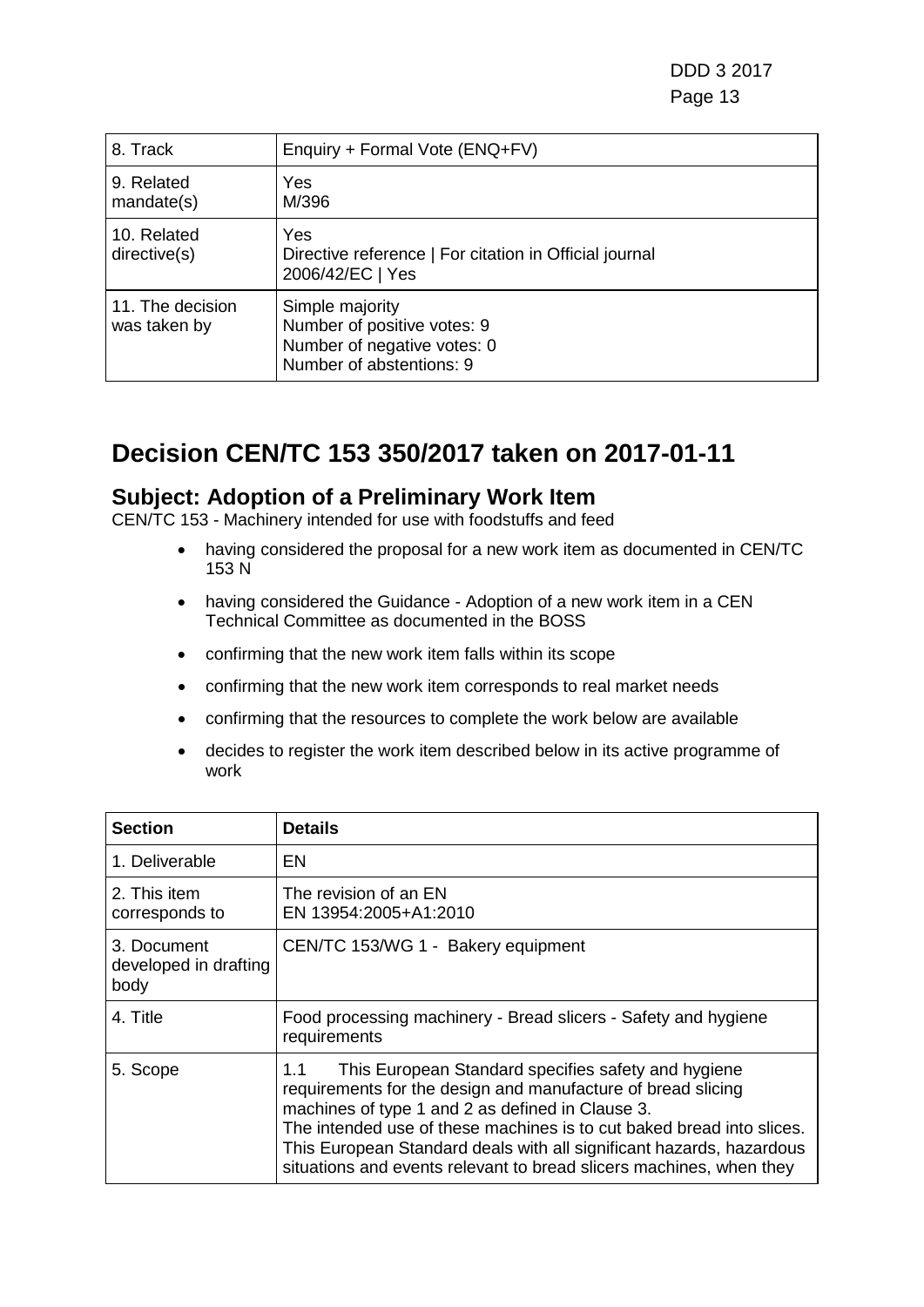|                                                                                          | are used as intended and under conditions of misuse which are<br>reasonably foreseeable by the manufacturer (see Clause 4).<br>This European Standard covers requirements for the safe operation of<br>the machine including: loading, cutting, unloading, cleaning, crumb<br>removal and maintenance.<br>These machines can be manually or automatically operated.<br>The following machines are excluded from the scope of this<br>1.2<br>document:<br>experimental and testing machines under development by the<br>manufacturer;<br>frame cutter machines with multiple blades moving<br>horizontally;<br>domestic appliances and machines intended for use by the<br>general public;<br>machines with horizontal circular cutting systems;<br>rectangular cutting machines for cutting or sawing of panel<br>size products into small pieces.<br>The significant hazards covered by this document are described in<br>Clause 4.<br>1.3<br>In drafting this European Standard, it has been assumed that<br>the bread slicers falling within the scope are operated only by trained<br>personnel and that the machines are not intended to be cleaned with<br>water jet.<br>1.4<br>This European Standard is not applicable to bread slicing<br>machines which are manufactured before the date of publication of<br>this European Standard. |
|------------------------------------------------------------------------------------------|-------------------------------------------------------------------------------------------------------------------------------------------------------------------------------------------------------------------------------------------------------------------------------------------------------------------------------------------------------------------------------------------------------------------------------------------------------------------------------------------------------------------------------------------------------------------------------------------------------------------------------------------------------------------------------------------------------------------------------------------------------------------------------------------------------------------------------------------------------------------------------------------------------------------------------------------------------------------------------------------------------------------------------------------------------------------------------------------------------------------------------------------------------------------------------------------------------------------------------------------------------------------------------------------------------------------------------------------------|
| 6. Environmental<br>aspects -<br><b>OPTIONAL</b>                                         |                                                                                                                                                                                                                                                                                                                                                                                                                                                                                                                                                                                                                                                                                                                                                                                                                                                                                                                                                                                                                                                                                                                                                                                                                                                                                                                                                 |
| 7. How do you plan<br>to address these<br>environmental<br>aspects? -<br><b>OPTIONAL</b> |                                                                                                                                                                                                                                                                                                                                                                                                                                                                                                                                                                                                                                                                                                                                                                                                                                                                                                                                                                                                                                                                                                                                                                                                                                                                                                                                                 |
| 8. Track                                                                                 | Enquiry + Formal Vote (ENQ+FV)                                                                                                                                                                                                                                                                                                                                                                                                                                                                                                                                                                                                                                                                                                                                                                                                                                                                                                                                                                                                                                                                                                                                                                                                                                                                                                                  |
| 9. Related<br>mandate(s)                                                                 | Yes<br>M/396                                                                                                                                                                                                                                                                                                                                                                                                                                                                                                                                                                                                                                                                                                                                                                                                                                                                                                                                                                                                                                                                                                                                                                                                                                                                                                                                    |
| 10. Related<br>directive(s)                                                              | Yes<br>Directive reference   For citation in Official journal<br>2006/42/EC   Yes                                                                                                                                                                                                                                                                                                                                                                                                                                                                                                                                                                                                                                                                                                                                                                                                                                                                                                                                                                                                                                                                                                                                                                                                                                                               |
| 11. The decision<br>was taken by                                                         | Simple majority<br>Number of positive votes: 9<br>Number of negative votes: 0<br>Number of abstentions: 9                                                                                                                                                                                                                                                                                                                                                                                                                                                                                                                                                                                                                                                                                                                                                                                                                                                                                                                                                                                                                                                                                                                                                                                                                                       |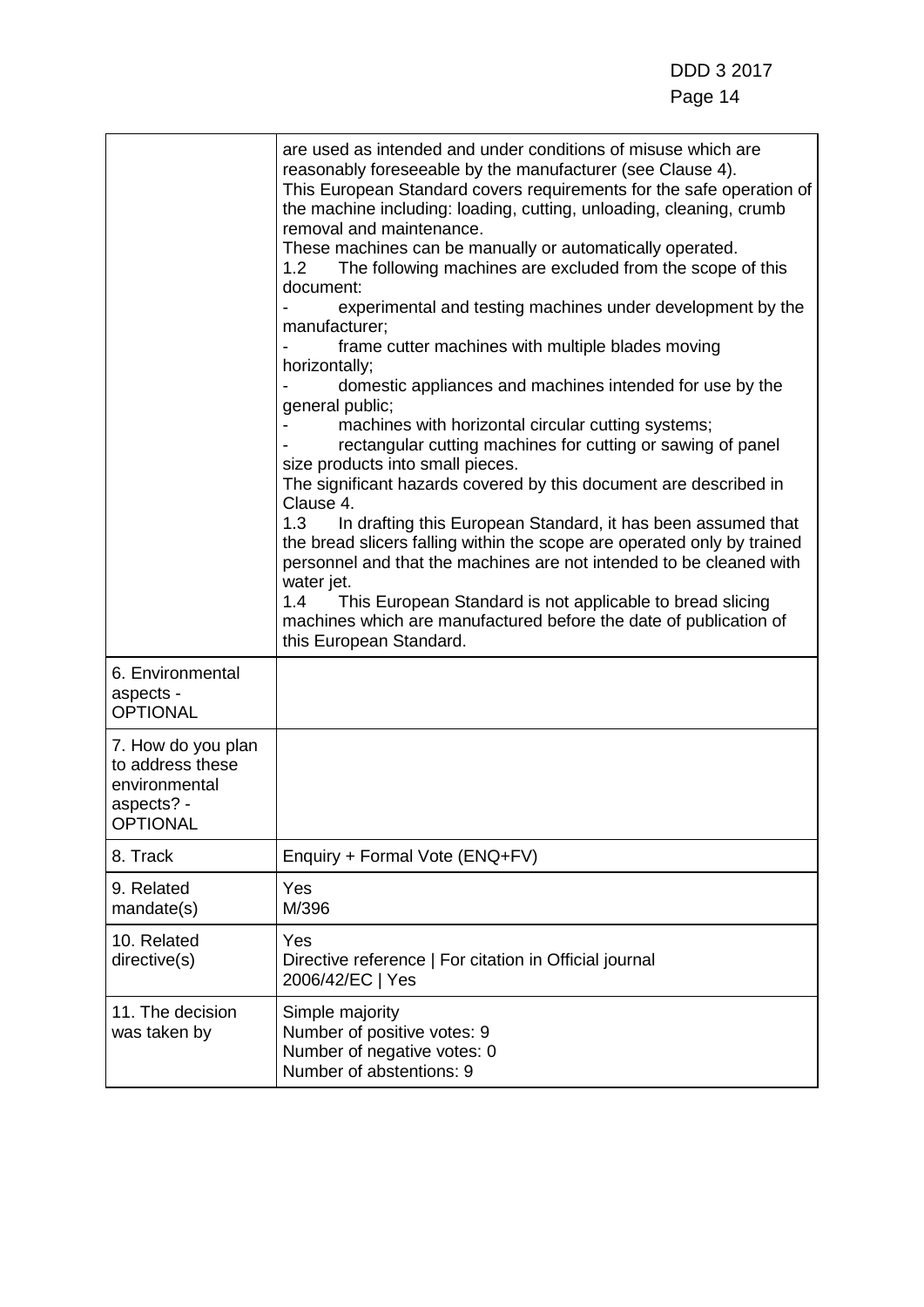## **Decision CEN/TC 153 351/2017 taken on 2017-01-11**

#### **Subject: Adoption of a New Work Item**

CEN/TC 153 - Machinery intended for use with foodstuffs and feed

- having considered the proposal for a new work item as documented in CEN/TC 153 N
- having considered the Guidance Adoption of a new work item in a CEN Technical Committee as documented in the BOSS
- confirming that the new work item falls within its scope
- confirming that the new work item corresponds to real market needs
- confirming that the resources to complete the work below are available
- decides to register the work item described below in its active programme of work

| <b>Section</b>                               | <b>Details</b>                                                                                                                                                                                                                                                                                                                                                                                                                                                                                                                                                                                                                                                                                                                                                                                                                                                                                                                                                                                                                                                                                                                                                                                       |
|----------------------------------------------|------------------------------------------------------------------------------------------------------------------------------------------------------------------------------------------------------------------------------------------------------------------------------------------------------------------------------------------------------------------------------------------------------------------------------------------------------------------------------------------------------------------------------------------------------------------------------------------------------------------------------------------------------------------------------------------------------------------------------------------------------------------------------------------------------------------------------------------------------------------------------------------------------------------------------------------------------------------------------------------------------------------------------------------------------------------------------------------------------------------------------------------------------------------------------------------------------|
| 1. Deliverable                               | EN                                                                                                                                                                                                                                                                                                                                                                                                                                                                                                                                                                                                                                                                                                                                                                                                                                                                                                                                                                                                                                                                                                                                                                                                   |
| 2. This item<br>corresponds to               | An amendment to an EN<br>EN 12042:2014                                                                                                                                                                                                                                                                                                                                                                                                                                                                                                                                                                                                                                                                                                                                                                                                                                                                                                                                                                                                                                                                                                                                                               |
| 3. Document<br>developed in drafting<br>body | CEN/TC 153/WG 1 - Bakery equipment                                                                                                                                                                                                                                                                                                                                                                                                                                                                                                                                                                                                                                                                                                                                                                                                                                                                                                                                                                                                                                                                                                                                                                   |
| 4. Title                                     | Food processing machinery - Automatic dough dividers - Safety and<br>hygiene requirements                                                                                                                                                                                                                                                                                                                                                                                                                                                                                                                                                                                                                                                                                                                                                                                                                                                                                                                                                                                                                                                                                                            |
| 5. Scope                                     | This European Standard applies to the design and<br>1.1<br>manufacture of standalone automatic dough dividers, having a feed<br>hopper, an outlet and a dividing system (see 3.2).<br>These automatic dough dividers are used separately or in a line in the<br>food industry and shops (pastry-making, bakeries, confectionery, etc.)<br>for dividing dough or pastry into adjustable portions to produce the<br>required weight of dough piece during a dividing process. These<br>machines can be fed by hand or mechanically.<br>This European Standard deals with all significant hazards, hazardous<br>situations and events relevant to the transport, installation,<br>adjustment, operation, cleaning, maintenance, dismantling,<br>disassembling and scrapping of automatic dough dividers, when they<br>are used as intended and under conditions of misuse which are<br>reasonably foreseeable by the manufacturer (see Clause 4).<br>These machines are not intended to be cleaned with pressurised<br>water.<br>1.2<br>This European Standard is not applicable to the following:<br>experimental and testing machines, under development by the<br>manufacturer:<br>weighing devices; |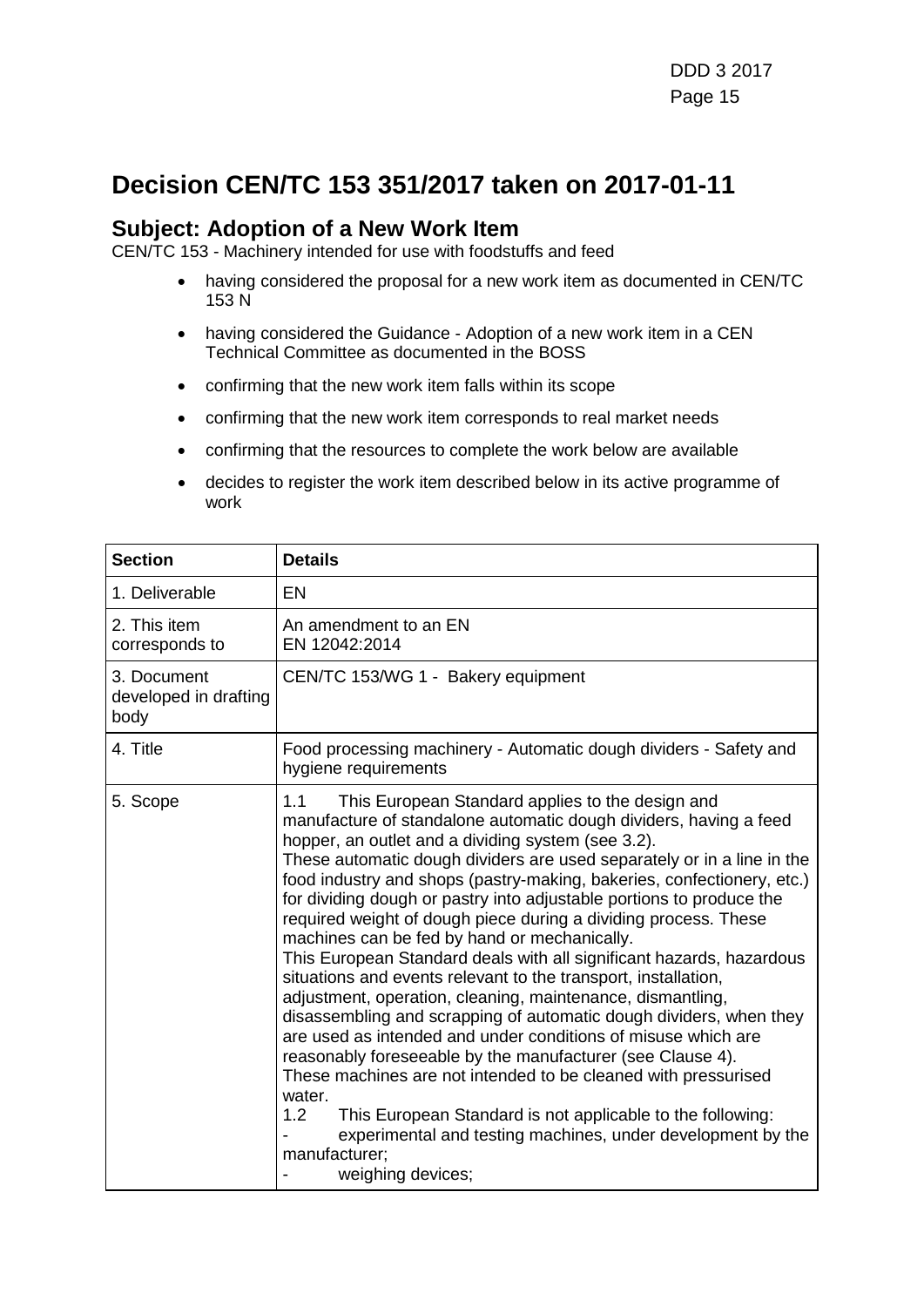|                                                                     | pressure dough dividers, without a feed hopper, using knives<br>for the dividing process;<br>lines with separate cutting or forming elements outside the<br>housing;<br>lifting and tilting machines) or other separate feeding<br>machines;<br>additional hazards generated when the machine is used in a<br>line or mechanically feed.<br>A noise test code is included in Annex A to assist<br>1.3<br>manufacturers to measure noise levels for the purpose of the noise<br>emission declaration.<br>This European Standard is not applicable to machines which<br>1.4<br>are manufactured before its publication as EN. |
|---------------------------------------------------------------------|-----------------------------------------------------------------------------------------------------------------------------------------------------------------------------------------------------------------------------------------------------------------------------------------------------------------------------------------------------------------------------------------------------------------------------------------------------------------------------------------------------------------------------------------------------------------------------------------------------------------------------|
| 6. Environmental<br>aspects                                         | Noise/Vibration                                                                                                                                                                                                                                                                                                                                                                                                                                                                                                                                                                                                             |
| 7. How do you plan<br>to address these<br>environmental<br>aspects? | Bring in environmental expertise to the WG                                                                                                                                                                                                                                                                                                                                                                                                                                                                                                                                                                                  |
| 8. Vienna<br>Agreement                                              | No or expected CEN lead                                                                                                                                                                                                                                                                                                                                                                                                                                                                                                                                                                                                     |
| 9. The project is<br>linked to                                      | No document from another organization                                                                                                                                                                                                                                                                                                                                                                                                                                                                                                                                                                                       |
| 10. Track                                                           | Enquiry + Formal Vote (ENQ+FV)                                                                                                                                                                                                                                                                                                                                                                                                                                                                                                                                                                                              |
| 11. Related<br>mandate(s)                                           | Yes<br>M/396                                                                                                                                                                                                                                                                                                                                                                                                                                                                                                                                                                                                                |
| 12. Related<br>directive(s)                                         | Yes<br>Directive reference   For citation in Official journal<br>2006/42/EC   Yes                                                                                                                                                                                                                                                                                                                                                                                                                                                                                                                                           |
| 13. Commitment                                                      | The following CEN members (at least five) are committed to<br>participate in the development of the project:<br><b>AFNOR</b><br>SIS<br><b>BSI</b><br><b>DIN</b><br><b>UNI</b>                                                                                                                                                                                                                                                                                                                                                                                                                                               |
| 14. The decision<br>was taken by                                    | Simple majority (min. 55% as from 2017-01-01)<br>Number of positive votes: 10<br>Number of negative votes: 0<br>Number of abstentions: 8                                                                                                                                                                                                                                                                                                                                                                                                                                                                                    |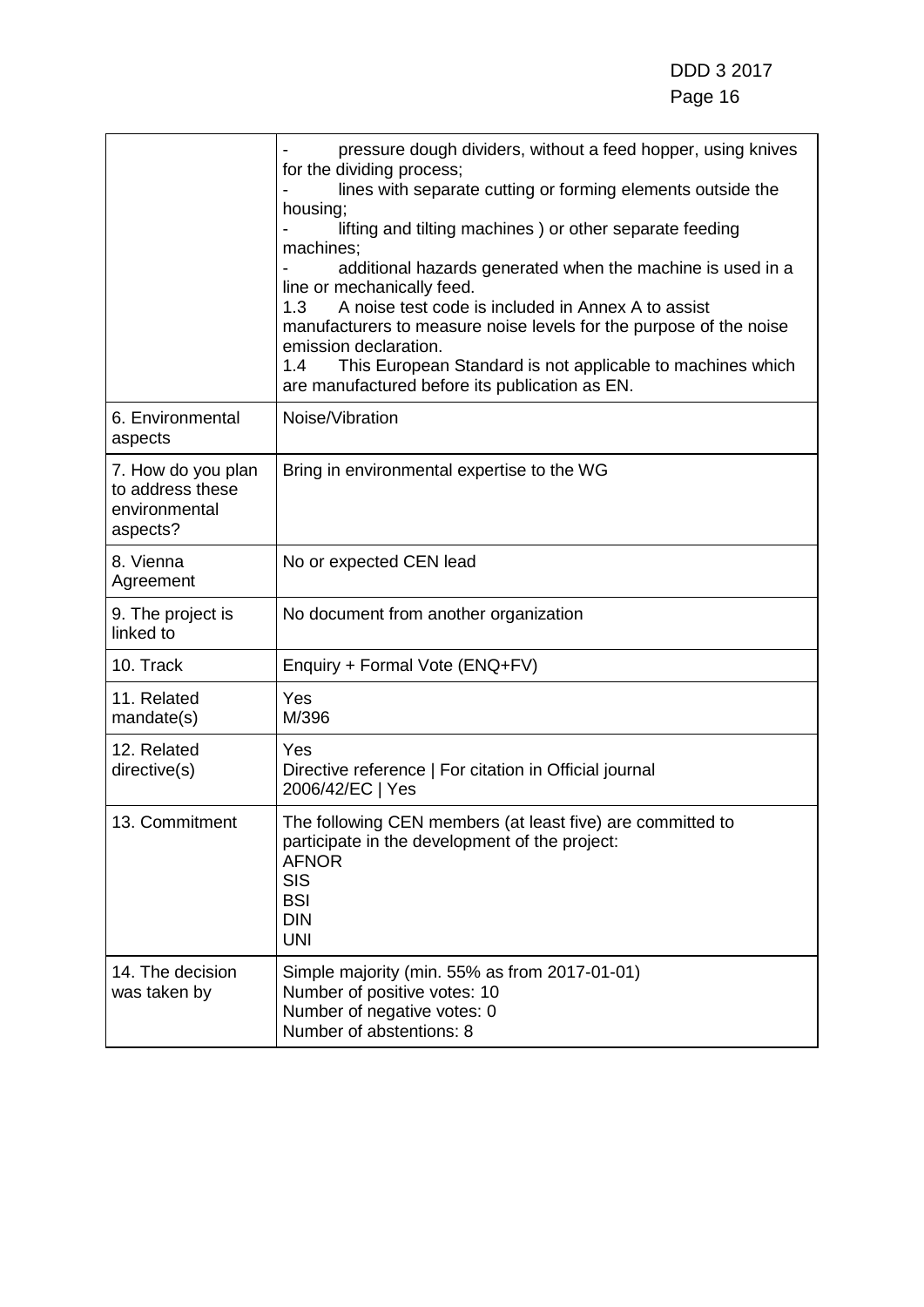### <span id="page-16-0"></span>**Decision CEN/TC 165 626/2017 taken on 2017-01-09**

#### **Subject: Adoption of a New Work Item**

- having considered the proposal for a new work item as documented in CEN/TC 165 N 2788
- having considered the Guidance Adoption of a new work item in a CEN Technical Committee as documented in the BOSS
- confirming that the new work item falls within its scope
- confirming that the new work item corresponds to real market needs
- confirming that the resources to complete the work below are available
- decides to register the work item described below in its active programme of work

| <b>Section</b>                                                      | <b>Details</b>                                                                                                                                                                                                                                                                                                                                                                                            |
|---------------------------------------------------------------------|-----------------------------------------------------------------------------------------------------------------------------------------------------------------------------------------------------------------------------------------------------------------------------------------------------------------------------------------------------------------------------------------------------------|
| 1. Deliverable                                                      | EN                                                                                                                                                                                                                                                                                                                                                                                                        |
| 2. This item<br>corresponds to                                      | An amendment to an EN<br>EN 12566-1:2016                                                                                                                                                                                                                                                                                                                                                                  |
| 3. Document<br>developed in drafting<br>body                        | CEN/TC 165/WG 41 - Small type sewage treatment plants (< 50<br>inhabitants)                                                                                                                                                                                                                                                                                                                               |
| 4. Title                                                            | Small wastewater treatment systems for up to 50 PT - Part 1:<br>Prefabricated septic tanks                                                                                                                                                                                                                                                                                                                |
| 5. Scope                                                            | This European Standard specifies the requirements for prefabricated<br>septic tanks and ancillary equipment used for the partial treatment of<br>domestic wastewater for a population up to 50 PT. Pipe sizes, loads,<br>watertightness, marking and quality control are specified. The<br>following cases are excluded: - septic tanks receiving grey water only;<br>- in situ constructed septic tanks. |
| 6. Environmental<br>aspects                                         | Discharges to soil<br>Discharges to water<br>Risk to the environment from accidents/misuse                                                                                                                                                                                                                                                                                                                |
| 7. How do you plan<br>to address these<br>environmental<br>aspects? | Bring in environmental expertise to the WG                                                                                                                                                                                                                                                                                                                                                                |
| 8. Vienna<br>Agreement                                              | No or expected CEN lead                                                                                                                                                                                                                                                                                                                                                                                   |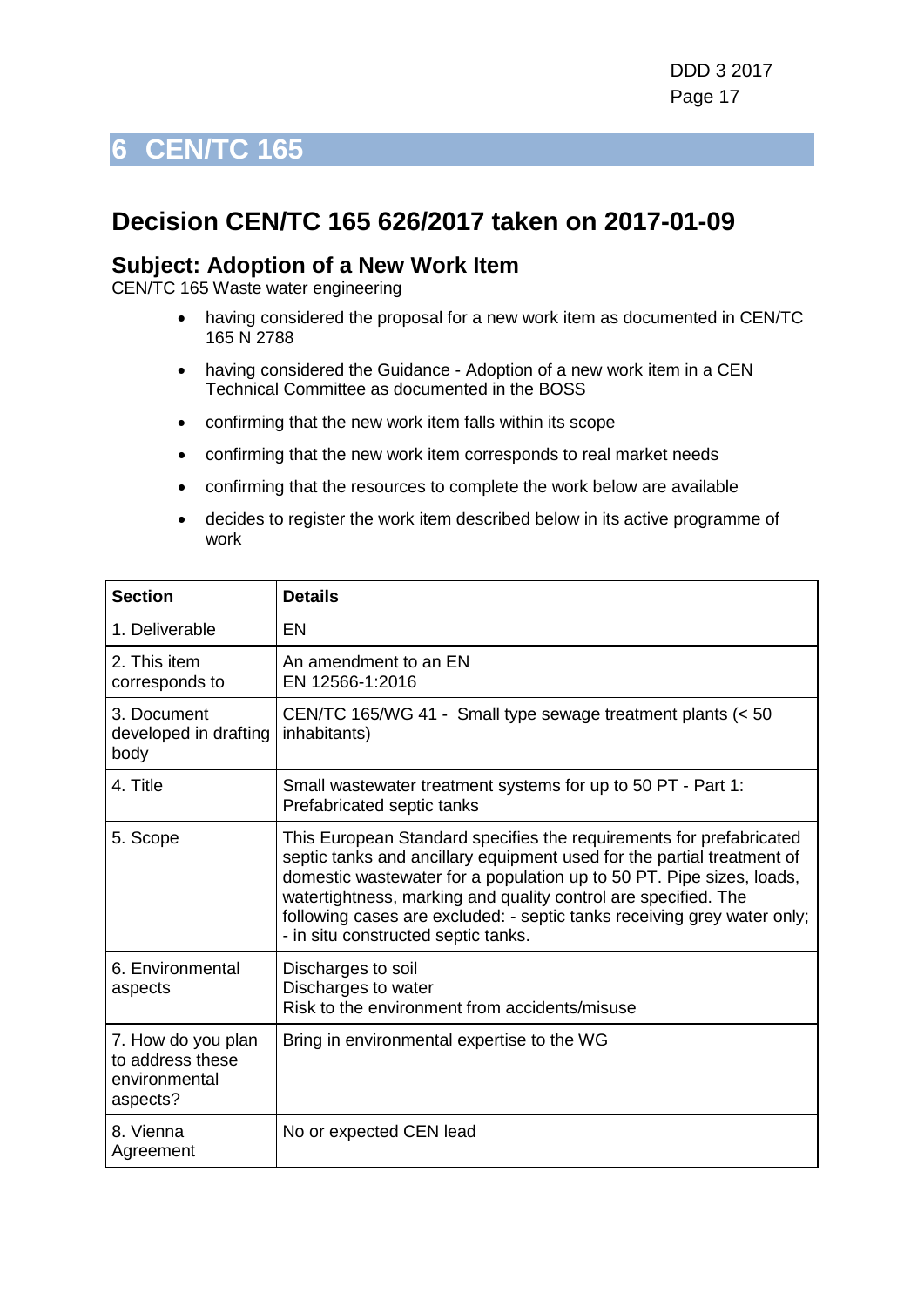DDD 3 2017 Page 18

| 9. The project is<br>linked to   | No document from another organization                                                                                                                                                |
|----------------------------------|--------------------------------------------------------------------------------------------------------------------------------------------------------------------------------------|
| 10. Track                        | Enquiry + Formal Vote (ENQ+FV)                                                                                                                                                       |
| 11. Related<br>mandate(s)        | Yes<br>M/118                                                                                                                                                                         |
| 12. Related<br>directive(s)      | Yes<br>Directive reference   For citation in Official journal<br>305/2011   Yes                                                                                                      |
| 13. Commitment                   | The following CEN members (at least five) are committed to<br>participate in the development of the project:<br><b>AFNOR</b><br><b>ASI</b><br><b>SIS</b><br><b>DIN</b><br><b>UNI</b> |
| 14. The decision<br>was taken by | Simple majority (min. 55% as from 2017-01-01)<br>Number of positive votes: 12<br>Number of negative votes: 0<br>Number of abstentions: 7                                             |

## **Decision CEN/TC 165 627/2017 taken on 2017-01-09**

### **Subject: Adoption of a New Work Item**

- having considered the proposal for a new work item as documented in CEN/TC 165 N 2788
- having considered the Guidance Adoption of a new work item in a CEN Technical Committee as documented in the BOSS
- confirming that the new work item falls within its scope
- confirming that the new work item corresponds to real market needs
- confirming that the resources to complete the work below are available
- decides to register the work item described below in its active programme of work

| <b>Section</b>                                      | <b>Details</b>                                              |
|-----------------------------------------------------|-------------------------------------------------------------|
| 1. Deliverable                                      | EN                                                          |
| 2. This item<br>corresponds to                      | An amendment to an EN<br>EN 12566-3:2016                    |
| 3. Document<br>developed in drafting   inhabitants) | CEN/TC 165/WG 41 - Small type sewage treatment plants (< 50 |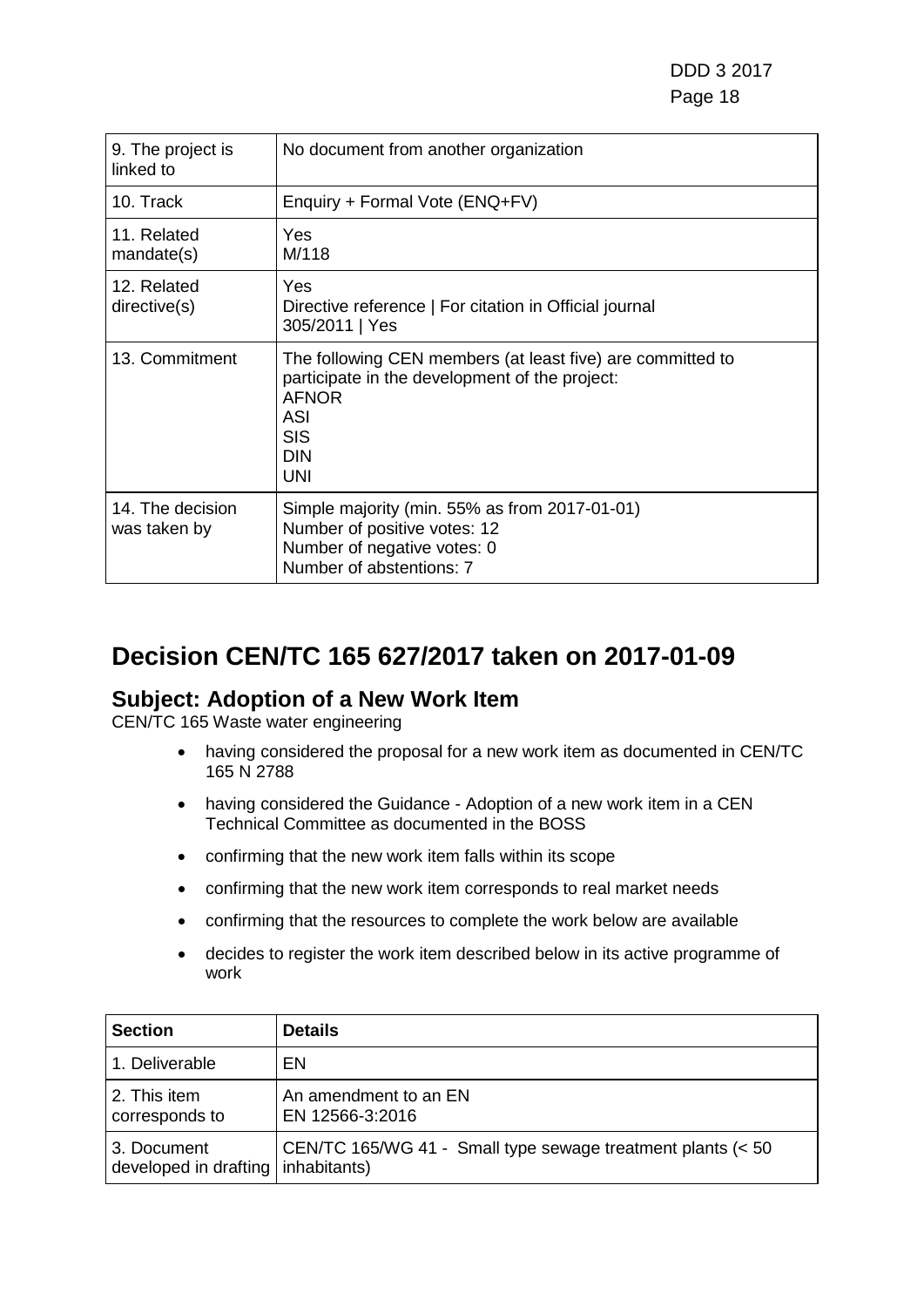DDD 3 2017 Page 19

| body                                                                |                                                                                                                                                                                                                                                                                                                                                                                                                                                                                                                                                                                                                                                                                                                                                                                                                                                                                                                                                                                                                                                       |
|---------------------------------------------------------------------|-------------------------------------------------------------------------------------------------------------------------------------------------------------------------------------------------------------------------------------------------------------------------------------------------------------------------------------------------------------------------------------------------------------------------------------------------------------------------------------------------------------------------------------------------------------------------------------------------------------------------------------------------------------------------------------------------------------------------------------------------------------------------------------------------------------------------------------------------------------------------------------------------------------------------------------------------------------------------------------------------------------------------------------------------------|
| 4. Title                                                            | Small wastewater treatment systems for up to 50 PT - Part 3:<br>Packaged and/or site assembled domestic wastewater treatment<br>plants                                                                                                                                                                                                                                                                                                                                                                                                                                                                                                                                                                                                                                                                                                                                                                                                                                                                                                                |
| 5. Scope                                                            | This European Standard specifies requirements, test methods, the<br>marking and evaluation of conformity for packaged and/or site<br>assembled domestic wastewater treatment plants (including guest<br>houses and businesses) used for populations up to 50 inhabitants.<br>Small wastewater treatment plants according to this European<br>Standard are used for the treatment of raw domestic wastewater. It<br>covers plants with tanks made of concrete, steel, PVC-U,<br>Polyethylene (PE), Polypropylene (PP) and Glass Reinforced<br>Polyester (GRP-UP). The test methods specified in this European<br>Standard establish the performance of the plant, needed to verify its<br>suitability for the end use. This European Standard applies for small<br>wastewater treatment plants for use buried in the ground where no<br>vehicle loads are applied to the product. This European Standard<br>applies to plants where all prefabricated components are factory or<br>site-assembled by one manufacturer and which are tested as a whole. |
| 6. Environmental<br>aspects                                         | Discharges to soil<br>Discharges to water<br>Risk to the environment from accidents/misuse                                                                                                                                                                                                                                                                                                                                                                                                                                                                                                                                                                                                                                                                                                                                                                                                                                                                                                                                                            |
| 7. How do you plan<br>to address these<br>environmental<br>aspects? | Bring in environmental expertise to the WG                                                                                                                                                                                                                                                                                                                                                                                                                                                                                                                                                                                                                                                                                                                                                                                                                                                                                                                                                                                                            |
| 8. Vienna<br>Agreement                                              | No or expected CEN lead                                                                                                                                                                                                                                                                                                                                                                                                                                                                                                                                                                                                                                                                                                                                                                                                                                                                                                                                                                                                                               |
| 9. The project is<br>linked to                                      | No document from another organization                                                                                                                                                                                                                                                                                                                                                                                                                                                                                                                                                                                                                                                                                                                                                                                                                                                                                                                                                                                                                 |
| 10. Track                                                           | Enquiry + Formal Vote (ENQ+FV)                                                                                                                                                                                                                                                                                                                                                                                                                                                                                                                                                                                                                                                                                                                                                                                                                                                                                                                                                                                                                        |
| 11. Related<br>mandate(s)                                           | Yes<br>M/118                                                                                                                                                                                                                                                                                                                                                                                                                                                                                                                                                                                                                                                                                                                                                                                                                                                                                                                                                                                                                                          |
| 12. Related<br>directive(s)                                         | Yes<br>Directive reference   For citation in Official journal<br>305/2011   Yes                                                                                                                                                                                                                                                                                                                                                                                                                                                                                                                                                                                                                                                                                                                                                                                                                                                                                                                                                                       |
| 13. Commitment                                                      | The following CEN members (at least five) are committed to<br>participate in the development of the project:<br><b>AFNOR</b><br><b>SFS</b><br><b>ASI</b><br><b>SIS</b><br><b>DIN</b><br><b>UNI</b>                                                                                                                                                                                                                                                                                                                                                                                                                                                                                                                                                                                                                                                                                                                                                                                                                                                    |
| 14. The decision<br>was taken by                                    | Simple majority (min. 55% as from 2017-01-01)<br>Number of positive votes: 12                                                                                                                                                                                                                                                                                                                                                                                                                                                                                                                                                                                                                                                                                                                                                                                                                                                                                                                                                                         |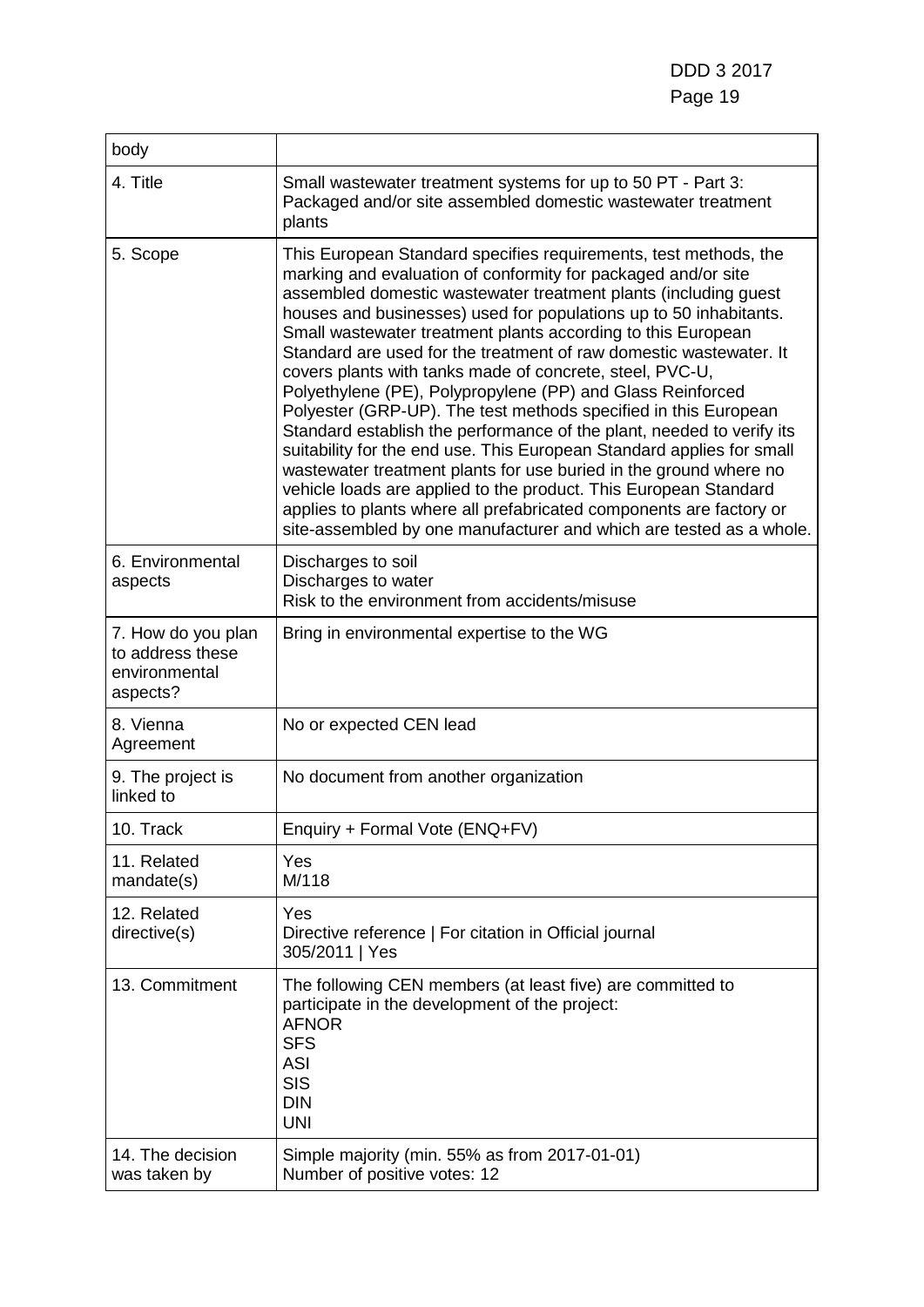| Number of negative votes: 0 |
|-----------------------------|
| Number of abstentions: 7    |

### **Decision CEN/TC 165 628/2017 taken on 2017-01-09**

#### **Subject: Adoption of a New Work Item**

- having considered the proposal for a new work item as documented in CEN/TC 165 N 2788
- having considered the Guidance Adoption of a new work item in a CEN Technical Committee as documented in the BOSS
- confirming that the new work item falls within its scope
- confirming that the new work item corresponds to real market needs
- confirming that the resources to complete the work below are available
- decides to register the work item described below in its active programme of work

| <b>Section</b>                                                      | <b>Details</b>                                                                                                                                                                                                                                                                                                                                                                                                                                |
|---------------------------------------------------------------------|-----------------------------------------------------------------------------------------------------------------------------------------------------------------------------------------------------------------------------------------------------------------------------------------------------------------------------------------------------------------------------------------------------------------------------------------------|
| 1. Deliverable                                                      | EN                                                                                                                                                                                                                                                                                                                                                                                                                                            |
| 2. This item<br>corresponds to                                      | An amendment to an EN<br>EN 12566-4:2016                                                                                                                                                                                                                                                                                                                                                                                                      |
| 3. Document<br>developed in drafting<br>body                        | CEN/TC 165/WG 41 - Small type sewage treatment plants (< 50<br>inhabitants)                                                                                                                                                                                                                                                                                                                                                                   |
| 4. Title                                                            | Small wastewater treatment systems for up to 50 PT - Part 4: Septic<br>tanks assembled in situ from prefabricated kits                                                                                                                                                                                                                                                                                                                        |
| 5. Scope                                                            | This European Standard specifies the requirements for septic tanks<br>assembled in situ from prefabricated kits and ancillary equipment<br>where applicable, used outside buildings for the partial treatment of<br>domestic wastewater for a population up to 50 PT. Pipe sizes, loads,<br>watertightness, marking and evaluation of conformity are specified.<br>This standard does not apply to septic tanks receiving grey water<br>only. |
| 6. Environmental<br>aspects                                         | Discharges to soil<br>Discharges to water<br>Risk to the environment from accidents/misuse                                                                                                                                                                                                                                                                                                                                                    |
| 7. How do you plan<br>to address these<br>environmental<br>aspects? | Bring in environmental expertise to the WG                                                                                                                                                                                                                                                                                                                                                                                                    |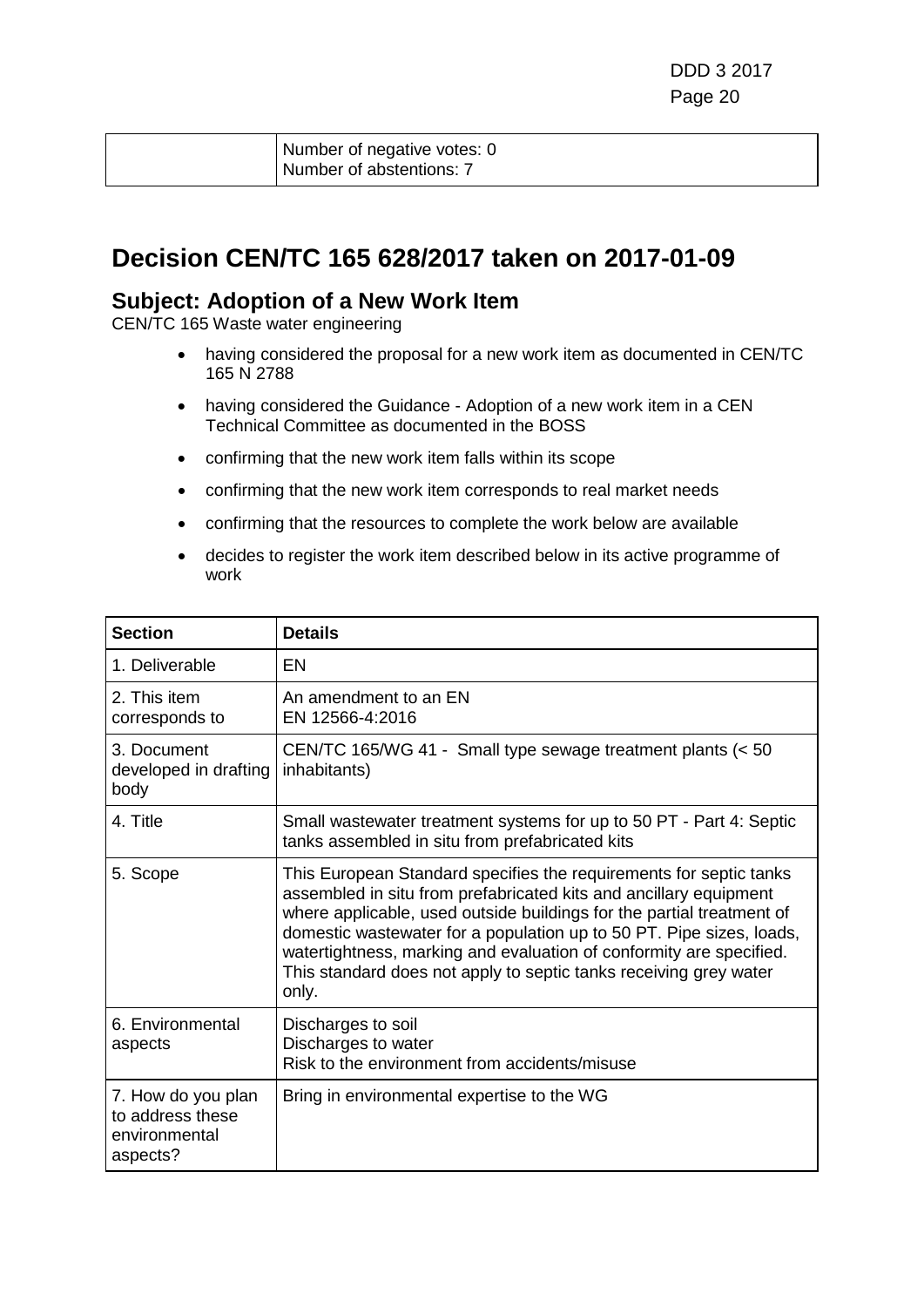DDD 3 2017 Page 21

| 8. Vienna<br>Agreement           | No or expected CEN lead                                                                                                                                                       |
|----------------------------------|-------------------------------------------------------------------------------------------------------------------------------------------------------------------------------|
| 9. The project is<br>linked to   | No document from another organization                                                                                                                                         |
| 10. Track                        | Enquiry + Formal Vote (ENQ+FV)                                                                                                                                                |
| 11. Related<br>mandate(s)        | Yes<br>M/118                                                                                                                                                                  |
| 12. Related<br>directive(s)      | Yes<br>Directive reference   For citation in Official journal<br>305/2011   Yes                                                                                               |
| 13. Commitment                   | The following CEN members (at least five) are committed to<br>participate in the development of the project:<br><b>AFNOR</b><br>ASI<br><b>SIS</b><br><b>DIN</b><br><b>UNI</b> |
| 14. The decision<br>was taken by | Simple majority (min. 55% as from 2017-01-01)<br>Number of positive votes: 12<br>Number of negative votes: 0<br>Number of abstentions: 7                                      |

### **Decision CEN/TC 165 629/2017 taken on 2017-01-09**

### **Subject: Adoption of a New Work Item**

- having considered the proposal for a new work item as documented in CEN/TC 165 N 2788
- having considered the Guidance Adoption of a new work item in a CEN Technical Committee as documented in the BOSS
- confirming that the new work item falls within its scope
- confirming that the new work item corresponds to real market needs
- confirming that the resources to complete the work below are available
- decides to register the work item described below in its active programme of work

| <b>Section</b>                    | <b>Details</b>                           |
|-----------------------------------|------------------------------------------|
| l 1. Deliverable                  | EN                                       |
| l 2. This item.<br>corresponds to | An amendment to an EN<br>EN 12566-6:2016 |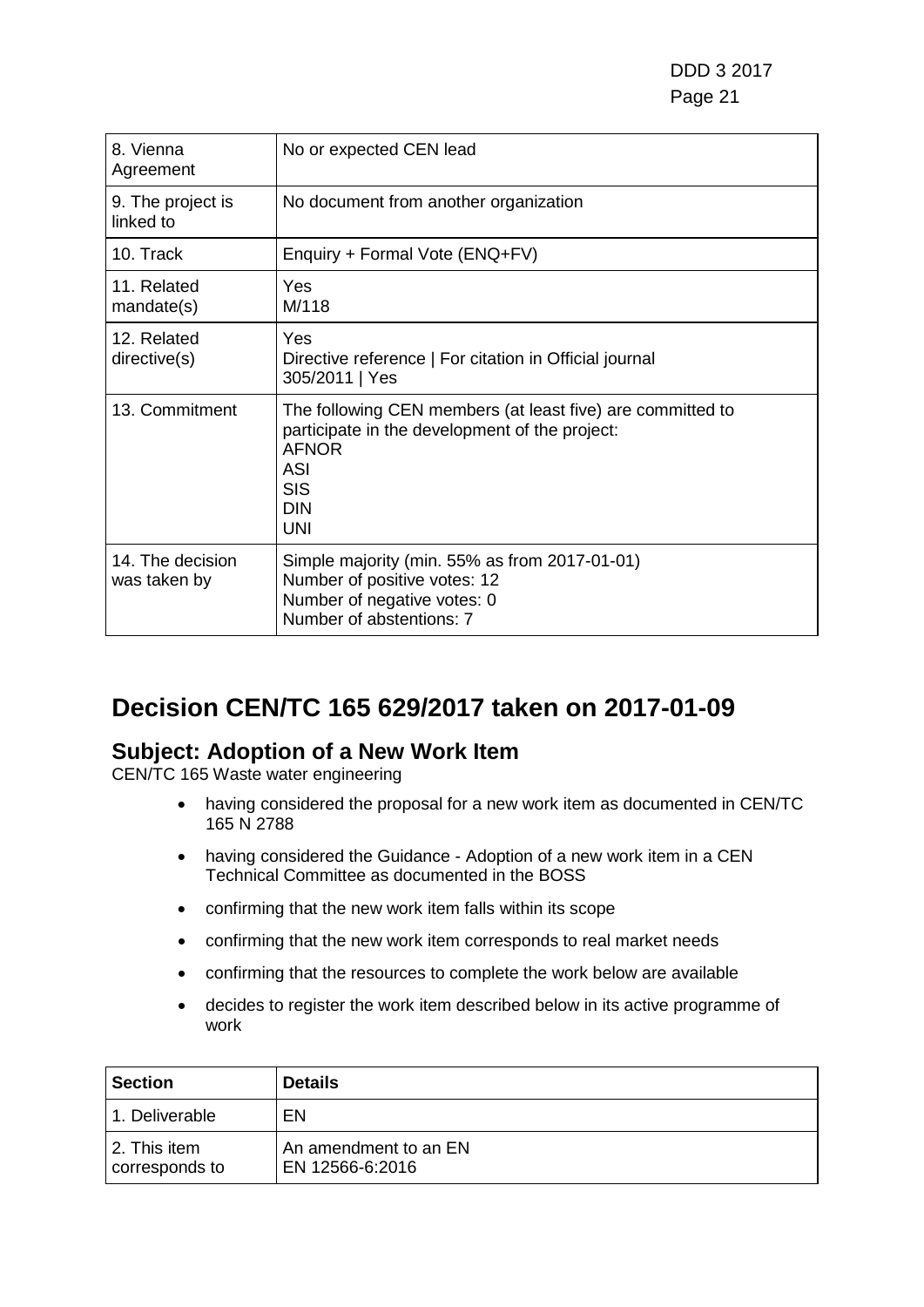| 3. Document<br>developed in drafting<br>body                        | CEN/TC 165/WG 41 - Small type sewage treatment plants (< 50<br>inhabitants)                                                                                                                                                                                                                                 |
|---------------------------------------------------------------------|-------------------------------------------------------------------------------------------------------------------------------------------------------------------------------------------------------------------------------------------------------------------------------------------------------------|
| 4. Title                                                            | Small wastewater treatment systems for up to 50 PT - Part 6:<br>Prefabricated treatment units for septic tank effluent                                                                                                                                                                                      |
| 5. Scope                                                            | This European Standard specifies requirements, test methods,<br>evaluation of conformity and marking for prefabricated secondary<br>treatment units used for the treatment of effluent from septic tanks<br>according to EN 12566-1 or EN 12566-4 in small wastewater<br>treatment systems for up to 50 PT. |
| 6. Environmental<br>aspects                                         | Discharges to soil<br>Discharges to water<br>Risk to the environment from accidents/misuse                                                                                                                                                                                                                  |
| 7. How do you plan<br>to address these<br>environmental<br>aspects? | Bring in environmental expertise to the WG                                                                                                                                                                                                                                                                  |
| 8. Vienna<br>Agreement                                              | No or expected CEN lead                                                                                                                                                                                                                                                                                     |
| 9. The project is<br>linked to                                      | No document from another organization                                                                                                                                                                                                                                                                       |
| 10. Track                                                           | Enquiry + Formal Vote (ENQ+FV)                                                                                                                                                                                                                                                                              |
| 11. Related<br>mandate(s)                                           | Yes<br>M/118                                                                                                                                                                                                                                                                                                |
| 12. Related<br>directive(s)                                         | Yes<br>Directive reference   For citation in Official journal<br>305/2011   Yes                                                                                                                                                                                                                             |
| 13. Commitment                                                      | The following CEN members (at least five) are committed to<br>participate in the development of the project:<br><b>AFNOR</b><br><b>ASI</b><br><b>SIS</b><br><b>DIN</b><br><b>UNI</b>                                                                                                                        |
| 14. The decision<br>was taken by                                    | Simple majority (min. 55% as from 2017-01-01)<br>Number of positive votes: 12<br>Number of negative votes: 0<br>Number of abstentions: 7                                                                                                                                                                    |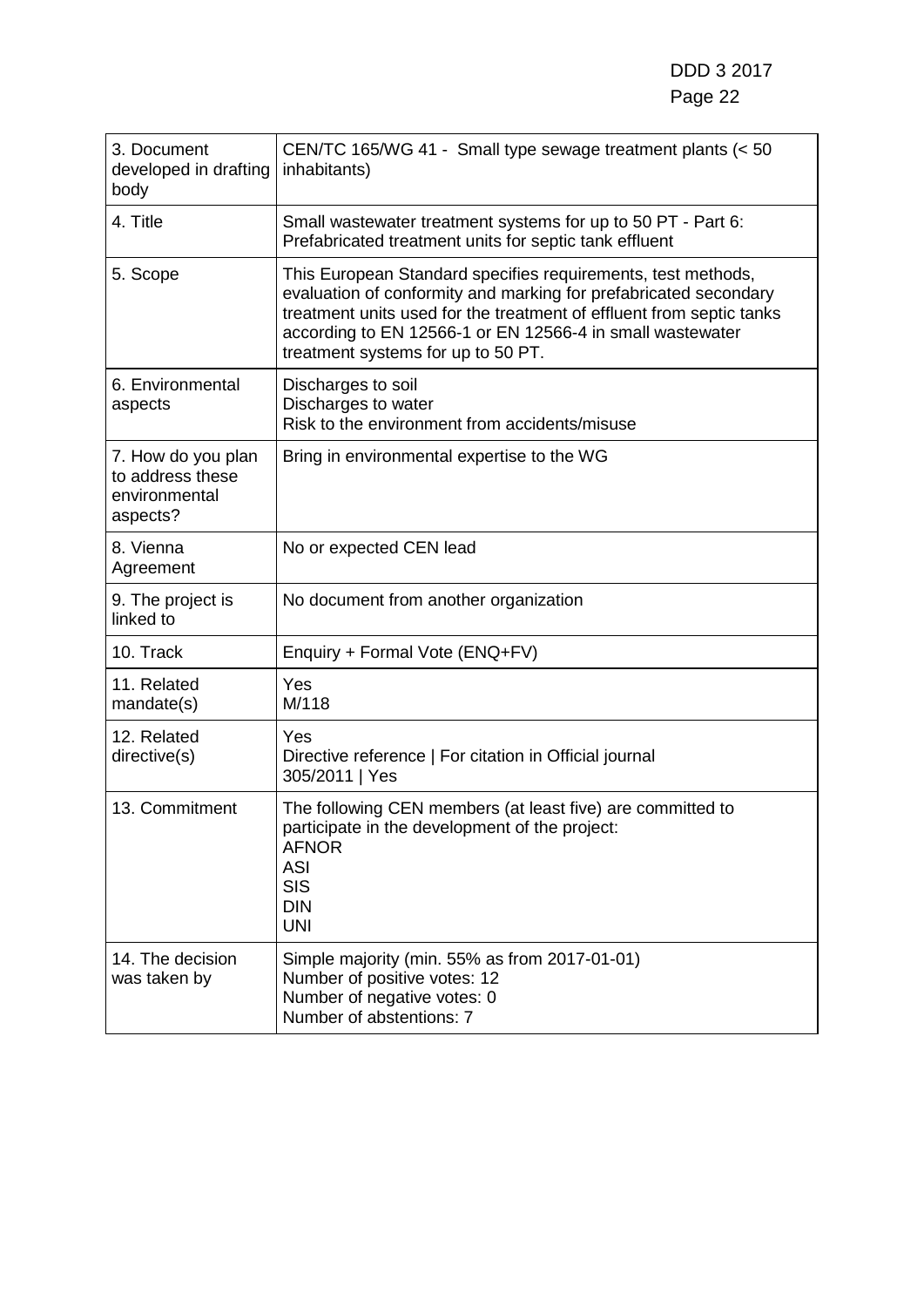### **Decision CEN/TC 165 630/2017 taken on 2017-01-09**

#### **Subject: Adoption of a New Work Item**

- having considered the proposal for a new work item as documented in CEN/TC 165 N 2788
- having considered the Guidance Adoption of a new work item in a CEN Technical Committee as documented in the BOSS
- confirming that the new work item falls within its scope
- confirming that the new work item corresponds to real market needs
- confirming that the resources to complete the work below are available
- decides to register the work item described below in its active programme of work

| <b>Section</b>                               | <b>Details</b>                                                                                                                                                                                                                                                                                                                                                                                                                                                                                                                                                                                                                                                                                                                                                                                                                                                                                                                                                                                                                                                                                                                                               |
|----------------------------------------------|--------------------------------------------------------------------------------------------------------------------------------------------------------------------------------------------------------------------------------------------------------------------------------------------------------------------------------------------------------------------------------------------------------------------------------------------------------------------------------------------------------------------------------------------------------------------------------------------------------------------------------------------------------------------------------------------------------------------------------------------------------------------------------------------------------------------------------------------------------------------------------------------------------------------------------------------------------------------------------------------------------------------------------------------------------------------------------------------------------------------------------------------------------------|
| 1. Deliverable                               | EN                                                                                                                                                                                                                                                                                                                                                                                                                                                                                                                                                                                                                                                                                                                                                                                                                                                                                                                                                                                                                                                                                                                                                           |
| 2. This item<br>corresponds to               | An amendment to an EN<br>EN 12566-7:2016                                                                                                                                                                                                                                                                                                                                                                                                                                                                                                                                                                                                                                                                                                                                                                                                                                                                                                                                                                                                                                                                                                                     |
| 3. Document<br>developed in drafting<br>body | CEN/TC 165/WG 41 - Small type sewage treatment plants (< 50<br>inhabitants)                                                                                                                                                                                                                                                                                                                                                                                                                                                                                                                                                                                                                                                                                                                                                                                                                                                                                                                                                                                                                                                                                  |
| 4. Title                                     | Small wastewater treatment systems for up to 50 PT - Part 7:<br>Prefabricated tertiary treatment units                                                                                                                                                                                                                                                                                                                                                                                                                                                                                                                                                                                                                                                                                                                                                                                                                                                                                                                                                                                                                                                       |
| 5. Scope                                     | This European Standard specifies requirements, test methods, the<br>marking and evaluation of conformity for a packaged and/or site<br>assembled tertiary treatment unit for installation either separately or in<br>a pre-existing unit. It applies for tertiary treatment units that are placed<br>on the market as complete units used for the tertiary treatment of<br>domestic wastewater by biological, physical, chemical, electrical<br>processes and coming from: a) units in accordance with EN 12566-3<br>or EN 12566-6; b) installations designed and constructed in<br>accordance with CEN/TR 12566-5. Equivalent secondary treated<br>effluent may come from existing systems. Package and/or site<br>assembled tertiary treatment units according to this standard consist<br>of one or more watertight tanks without any direct infiltration into the<br>ground, made of concrete, corrosion resistant or coated steel, un-<br>plasticised poly-vinyl chloride (PVC-U), polyethylene (PE), glass<br>reinforced thermosetting plastics (GRP) based on polyester resin (UP)<br>(GRP-UP), polypropylene (PP) and polydicyclopentadiene (PDCPD). |
| 6. Environmental<br>aspects                  | Discharges to soil<br>Discharges to water<br>Risk to the environment from accidents/misuse                                                                                                                                                                                                                                                                                                                                                                                                                                                                                                                                                                                                                                                                                                                                                                                                                                                                                                                                                                                                                                                                   |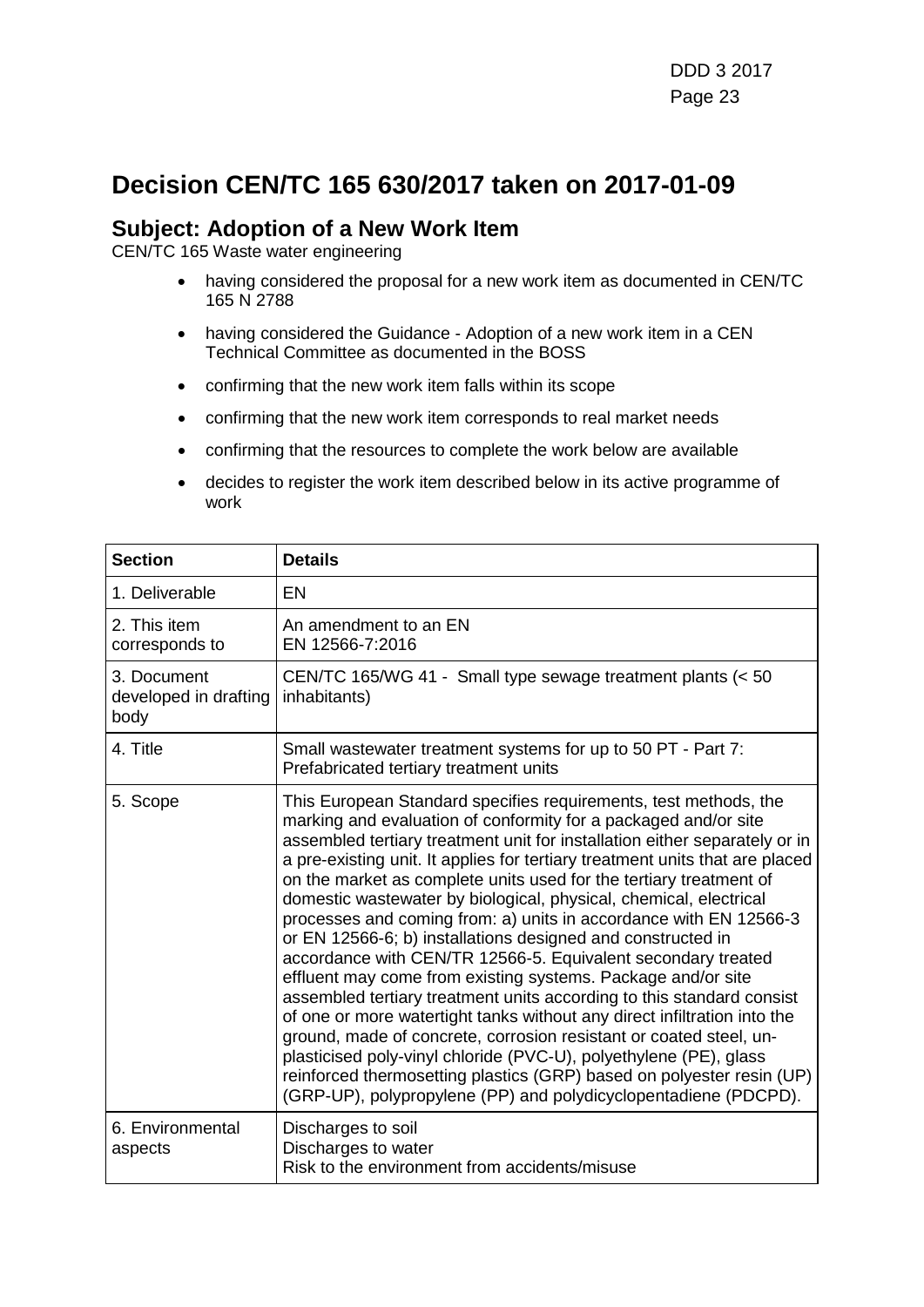| 7. How do you plan<br>to address these<br>environmental<br>aspects? | Bring in environmental expertise to the WG                                                                                                                                           |
|---------------------------------------------------------------------|--------------------------------------------------------------------------------------------------------------------------------------------------------------------------------------|
| 8. Vienna<br>Agreement                                              | No or expected CEN lead                                                                                                                                                              |
| 9. The project is<br>linked to                                      | No document from another organization                                                                                                                                                |
| 10. Track                                                           | Enquiry + Formal Vote (ENQ+FV)                                                                                                                                                       |
| 11. Related<br>mandate(s)                                           | Yes<br>M/118                                                                                                                                                                         |
| 12. Related<br>directive(s)                                         | Yes<br>Directive reference   For citation in Official journal<br>305/2011   Yes                                                                                                      |
| 13. Commitment                                                      | The following CEN members (at least five) are committed to<br>participate in the development of the project:<br><b>AFNOR</b><br><b>ASI</b><br><b>SIS</b><br><b>DIN</b><br><b>UNI</b> |
| 14. The decision<br>was taken by                                    | Simple majority (min. 55% as from 2017-01-01)<br>Number of positive votes: 12<br>Number of negative votes: 0<br>Number of abstentions: 7                                             |

## **Decision CEN/TC 165 631/2017 taken on 2017-01-10**

### **Subject: Adoption of a Preliminary Work Item**

- having considered the proposal for a new work item as documented in CEN/TC 165 N 2795
- having considered the Guidance Adoption of a new work item in a CEN Technical Committee as documented in the BOSS
- confirming that the new work item falls within its scope
- confirming that the new work item corresponds to real market needs
- confirming that the resources to complete the work below are available
- decides to register the work item described below in its active programme of work

| <b>Section</b><br>Details |  |
|---------------------------|--|
|---------------------------|--|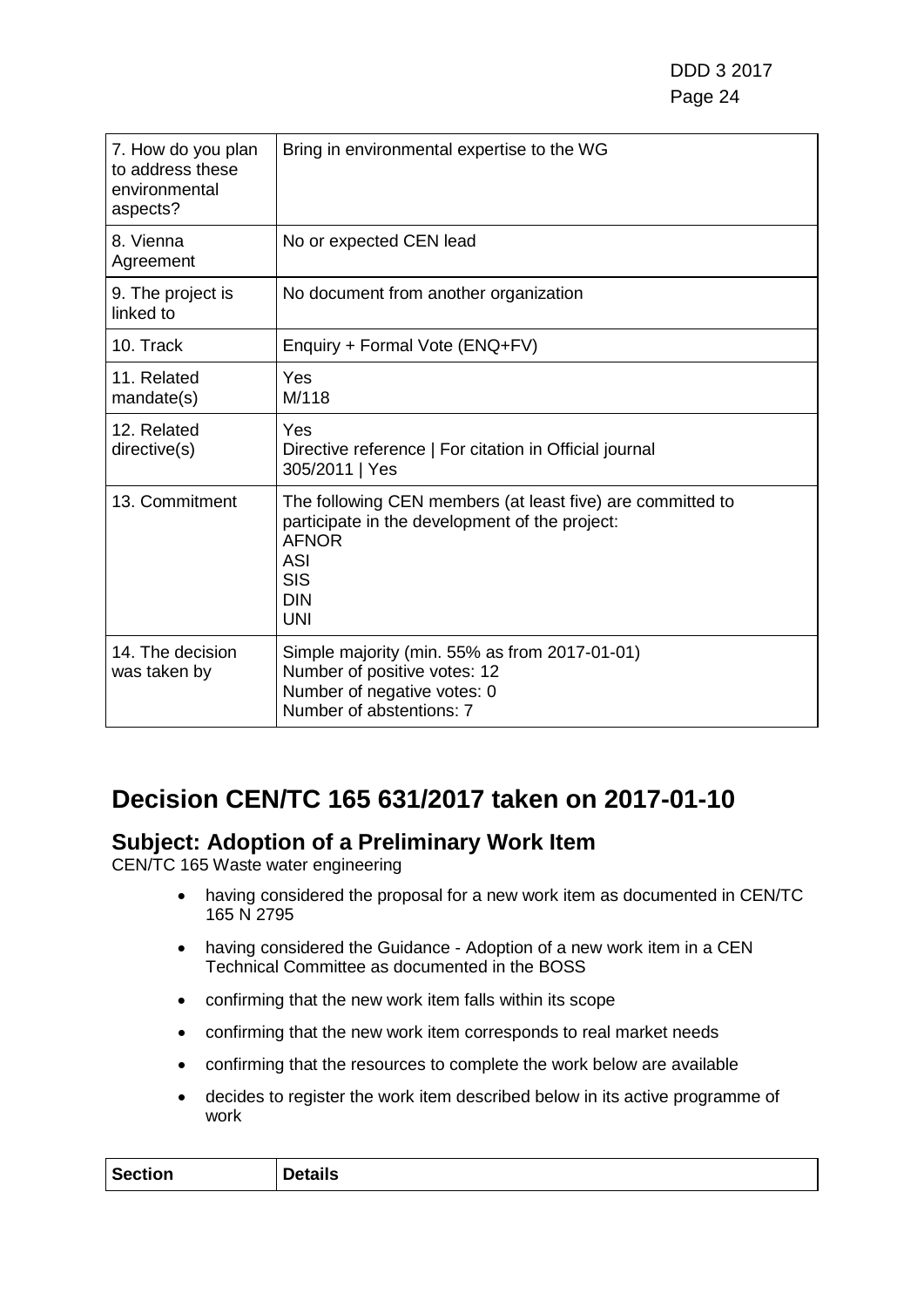| 1. Deliverable                                                                           | <b>EN</b>                                                                                                                                                                                                                                                                                                                                                                                                                                                                                                                                                                                                                                 |
|------------------------------------------------------------------------------------------|-------------------------------------------------------------------------------------------------------------------------------------------------------------------------------------------------------------------------------------------------------------------------------------------------------------------------------------------------------------------------------------------------------------------------------------------------------------------------------------------------------------------------------------------------------------------------------------------------------------------------------------------|
| 2. This item<br>corresponds to                                                           | A new project                                                                                                                                                                                                                                                                                                                                                                                                                                                                                                                                                                                                                             |
| 3. Document<br>developed in drafting<br>body                                             | CEN/TC 165/WG 13 - Renovation and repair of drains and sewers                                                                                                                                                                                                                                                                                                                                                                                                                                                                                                                                                                             |
| 4. Title                                                                                 | Mortar for the construction and rehabilitation of drains and sewers<br>outside buildings                                                                                                                                                                                                                                                                                                                                                                                                                                                                                                                                                  |
| 5. Scope                                                                                 | This Standard applies exclusively to cement-based mortars for the<br>construction and rehabilitation of<br>- drains and sewers;<br>- public drainage system structures;<br>- sewage treatment plants.<br>It establishes specifications and test procedures for mortars exposed<br>to the aggressive conditions arising in drainage systems outside of<br>buildings.<br>This Standard does not apply to untreated industrial effluent and<br>separator systems.<br>This Standard does not apply to concrete used for cast-in-place or<br>prefabricated concrete structures, or for ready-made building or civil<br>engineering components. |
| 6. Environmental<br>aspects -<br><b>OPTIONAL</b>                                         | Discharges to soil<br>Discharges to water<br>Risk to the environment from accidents/misuse                                                                                                                                                                                                                                                                                                                                                                                                                                                                                                                                                |
| 7. How do you plan<br>to address these<br>environmental<br>aspects? -<br><b>OPTIONAL</b> | Bring in environmental expertise to the WG                                                                                                                                                                                                                                                                                                                                                                                                                                                                                                                                                                                                |
| 8. Track                                                                                 | Enquiry + Formal Vote (ENQ+FV)                                                                                                                                                                                                                                                                                                                                                                                                                                                                                                                                                                                                            |
| 9. Related<br>mandate(s)                                                                 | No                                                                                                                                                                                                                                                                                                                                                                                                                                                                                                                                                                                                                                        |
| 10. Related<br>directive(s)                                                              | No                                                                                                                                                                                                                                                                                                                                                                                                                                                                                                                                                                                                                                        |
| 11. The decision<br>was taken by                                                         | Simple majority<br>Number of positive votes: 8<br>Number of negative votes: 1<br>Number of abstentions: 8                                                                                                                                                                                                                                                                                                                                                                                                                                                                                                                                 |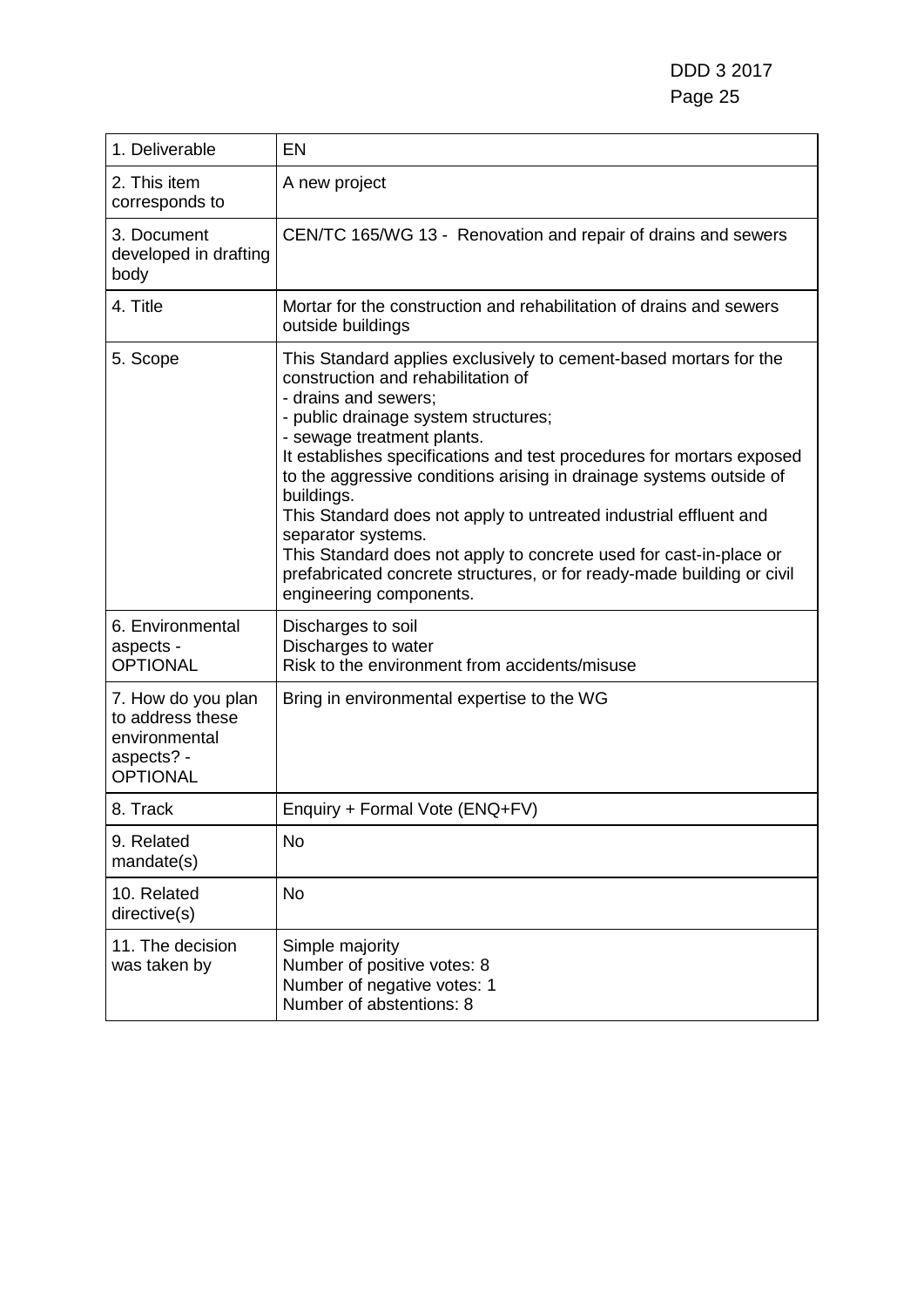### <span id="page-25-0"></span>**Decision CEN/TC 197 12/2016 taken on 2016-10-17**

#### **Subject: Adoption of a New Work Item**

CEN/TC 197 Pumps

- having considered the proposal for a new work item as documented in CEN/TC 197 N 618
- having considered the Guidance Adoption of a new work item in a CEN Technical Committee as documented in the BOSS
- confirming that the new work item falls within its scope
- confirming that the new work item corresponds to real market needs
- confirming that the resources to complete the work below are available
- decides to register the work item described below in its active programme of work

| <b>Section</b>                               | <b>Details</b>                                                                                                                                                                                                                                                                                                                                                                                                                                                                                                                                                                                               |
|----------------------------------------------|--------------------------------------------------------------------------------------------------------------------------------------------------------------------------------------------------------------------------------------------------------------------------------------------------------------------------------------------------------------------------------------------------------------------------------------------------------------------------------------------------------------------------------------------------------------------------------------------------------------|
| 1. Deliverable                               | EN                                                                                                                                                                                                                                                                                                                                                                                                                                                                                                                                                                                                           |
| 2. This item<br>corresponds to               | A new project                                                                                                                                                                                                                                                                                                                                                                                                                                                                                                                                                                                                |
| 3. Document<br>developed in drafting<br>body | CEN/TC 197/WG 1 - Water pumps efficiency                                                                                                                                                                                                                                                                                                                                                                                                                                                                                                                                                                     |
| 4. Title                                     | Pumps - Methods of qualification and verification of the Energy<br>Efficiency Index for rotodynamic pumps units - Part 3 - Testing and<br>calculation of energy efficiency index (EEI) of booster sets                                                                                                                                                                                                                                                                                                                                                                                                       |
| 5. Scope                                     | The proposed Part 3 of the Standard on energy efficiency index (EEI)<br>of pump units focusses on booster sets.<br>Part 3 will give special definitions (e.g. a reference flow-time profile, a<br>reference pressure control and - in the case of multipump booster<br>sets - a reference switching control and a reference electric power<br>input) that have to be applied when determining their energy<br>efficiency index (EEI).<br>It will describe two methods and procedures how to determine the<br>energy efficiency index (EEI) of booster sets in the frame of<br>qualification or verification. |
| 6. Environmental<br>aspects                  | Use of energy                                                                                                                                                                                                                                                                                                                                                                                                                                                                                                                                                                                                |
| 7. How do you plan<br>to address these       | Bring in environmental expertise to the WG                                                                                                                                                                                                                                                                                                                                                                                                                                                                                                                                                                   |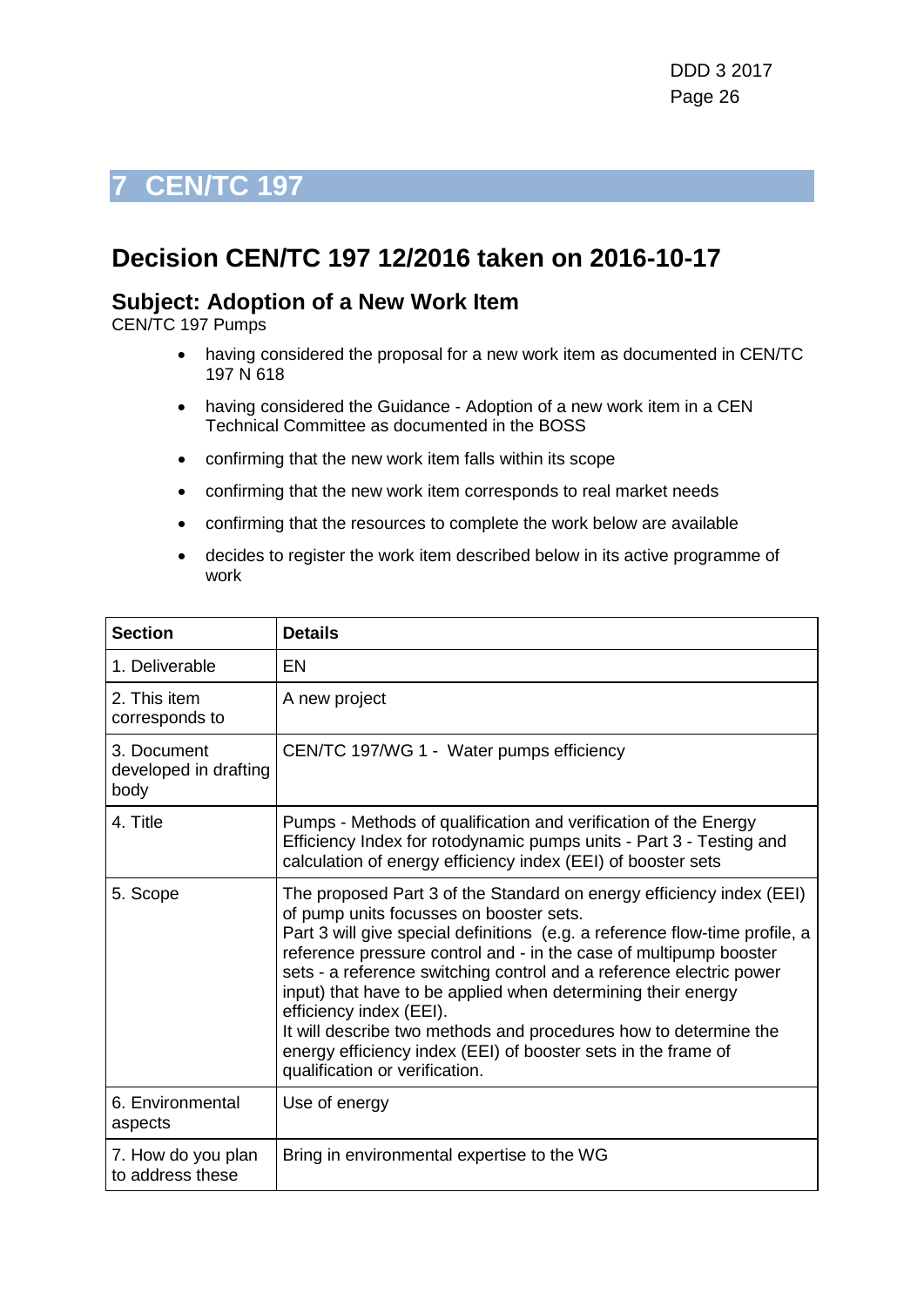| environmental<br>aspects?        |                                                                                                                                                                                                                                     |
|----------------------------------|-------------------------------------------------------------------------------------------------------------------------------------------------------------------------------------------------------------------------------------|
| 8. Vienna<br>Agreement           | No or expected CEN lead                                                                                                                                                                                                             |
| 9. The project is<br>linked to   | No document from another organization                                                                                                                                                                                               |
| 10. Track                        | Enquiry + Formal Vote (ENQ+FV)                                                                                                                                                                                                      |
| 11. Related<br>mandate(s)        | <b>No</b>                                                                                                                                                                                                                           |
| 12. Related<br>directive(s)      | <b>No</b>                                                                                                                                                                                                                           |
| 13. Commitment                   | The following CEN members (at least five) are committed to<br>participate in the development of the project:<br><b>AFNOR</b><br><b>SIS</b><br><b>BSI</b><br><b>DIN</b><br>DS<br><b>NBN</b><br><b>UNI</b>                            |
| 14. The decision<br>was taken by | Weighted vote and simple majority<br>Percentage of positive weighted votes (min. 71% before 2017-01-01,<br>min. 65% from 2017-01-01):100<br>Number of positive votes: 13<br>Number of negative votes: 0<br>Number of abstentions: 5 |

## <span id="page-26-0"></span>**Decision CEN/TC 230 C574/2016 taken on 2016-12-15**

### **Subject: Adoption of a New Work Item**

CEN/TC 230 Water analysis

- having considered the proposal for a new work item as documented in CEN/TC 230 N 1025
- having considered the Guidance Adoption of a new work item in a CEN Technical Committee as documented in the BOSS
- confirming that the new work item falls within its scope
- confirming that the new work item corresponds to real market needs
- confirming that the resources to complete the work below are available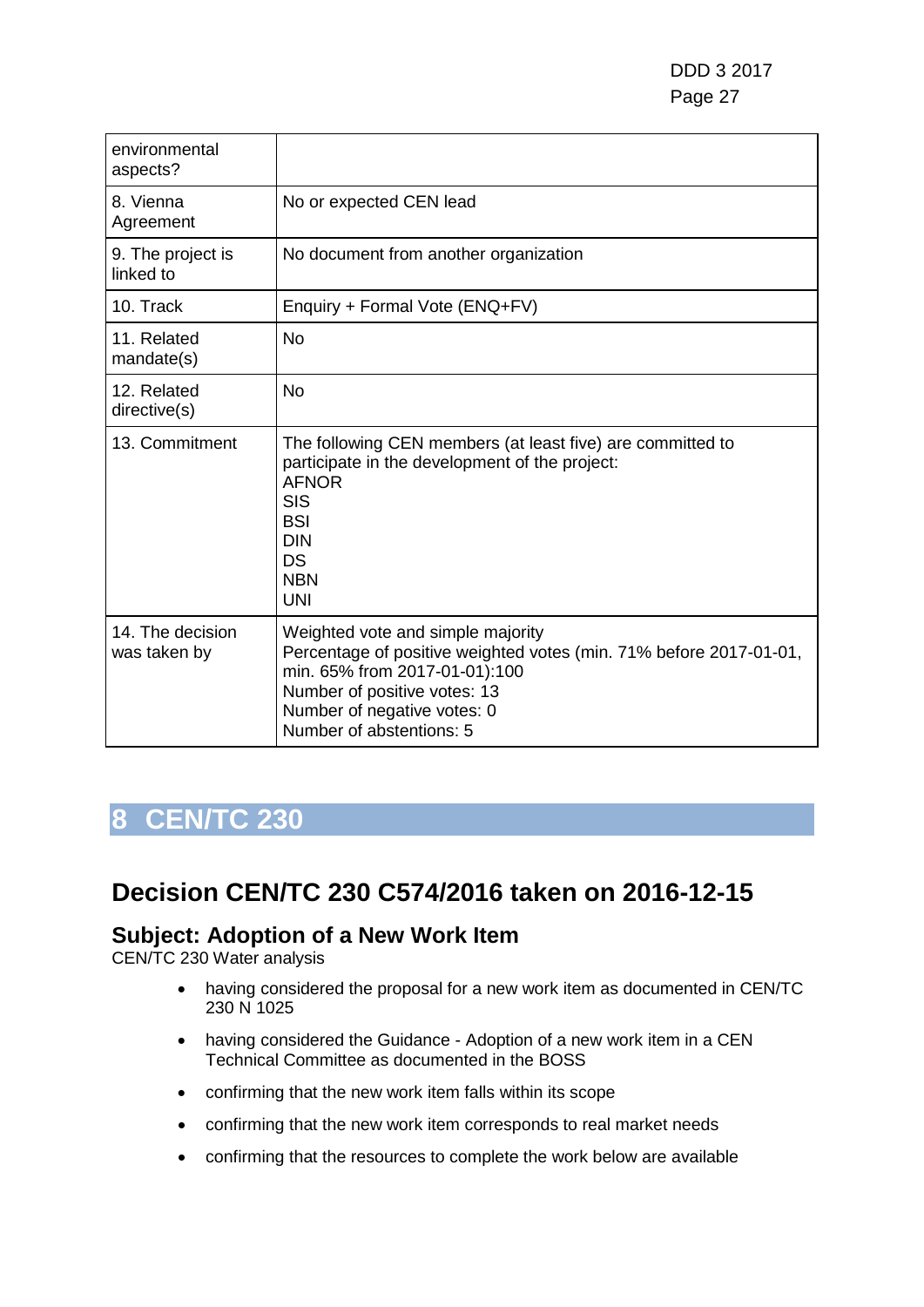• decides to register the work item described below in its active programme of work

| <b>Section</b>                                                      | <b>Details</b>                                                                                                                                                                                                                                                                                                                                                                                        |
|---------------------------------------------------------------------|-------------------------------------------------------------------------------------------------------------------------------------------------------------------------------------------------------------------------------------------------------------------------------------------------------------------------------------------------------------------------------------------------------|
| 1. Deliverable                                                      | <b>EN</b>                                                                                                                                                                                                                                                                                                                                                                                             |
| 2. This item<br>corresponds to                                      | A new project                                                                                                                                                                                                                                                                                                                                                                                         |
| 3. Document<br>developed in drafting<br>body                        | CEN/TC 230/WG 27 - Marine ecological methods                                                                                                                                                                                                                                                                                                                                                          |
| 4. Title                                                            | Water quality - Guidance on analysis of mesozooplankton from<br>marine and brackish water                                                                                                                                                                                                                                                                                                             |
| 5. Scope                                                            | This European standard specifies a procedure for analysing<br>mesozooplankton in marine and brackish waters. The procedures<br>comprise how to identify and enumerate zooplankton collected in nets<br>which is utilized to estimate quantitative information on diversity,<br>abundance and biomass with regard to spatial distribution and long-<br>term temporal trends for a given body of water. |
| 6. Environmental<br>aspects                                         | Other: This standard specifies a method to investigate environmental<br>parameters.                                                                                                                                                                                                                                                                                                                   |
| 7. How do you plan<br>to address these<br>environmental<br>aspects? | Bring in environmental expertise to the WG                                                                                                                                                                                                                                                                                                                                                            |
| 8. Vienna<br>Agreement                                              | No or expected CEN lead                                                                                                                                                                                                                                                                                                                                                                               |
| 9. The project is<br>linked to                                      | No document from another organization                                                                                                                                                                                                                                                                                                                                                                 |
| 10. Track                                                           | Enquiry + Formal Vote (ENQ+FV)                                                                                                                                                                                                                                                                                                                                                                        |
| 11. Related<br>mandate(s)                                           | No                                                                                                                                                                                                                                                                                                                                                                                                    |
| 12. Related<br>directive(s)                                         | No                                                                                                                                                                                                                                                                                                                                                                                                    |
| 13. Commitment                                                      | The following CEN members (at least five) are committed to<br>participate in the development of the project:<br><b>AFNOR</b><br><b>SFS</b><br>SN<br><b>BSI</b><br><b>DIN</b><br><b>UNI</b>                                                                                                                                                                                                            |
| 14. The decision<br>was taken by                                    | Weighted vote and simple majority<br>Percentage of positive weighted votes (min. 71% before 2017-01-01,                                                                                                                                                                                                                                                                                               |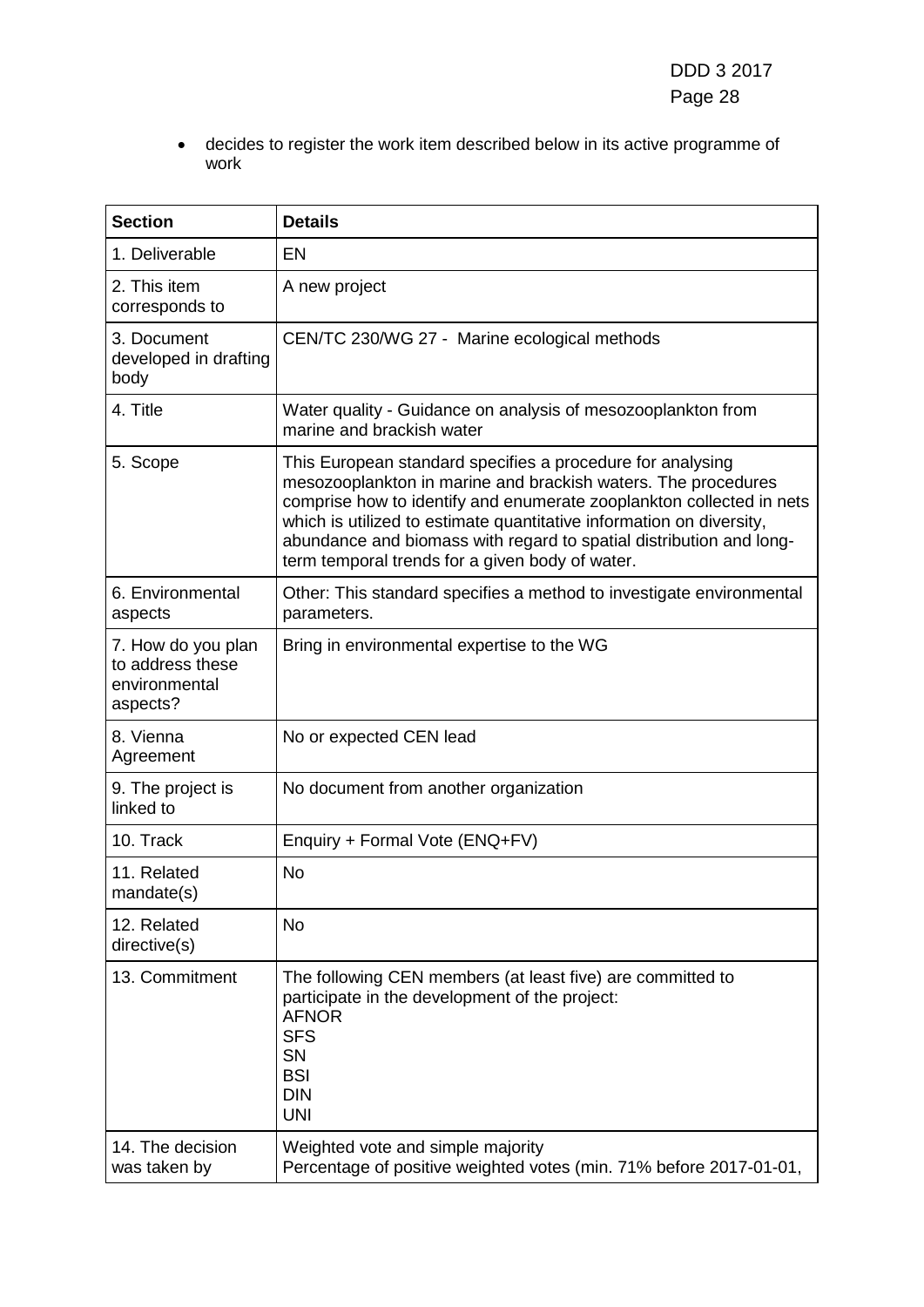| min. 65% from 2017-01-01):100<br>Number of positive votes: 14 |
|---------------------------------------------------------------|
| Number of negative votes: 0<br>Number of abstentions: 8       |

### **Decision CEN/TC 230 C575/2016 taken on 2016-12-15**

#### **Subject: Adoption of a New Work Item**

CEN/TC 230 Water analysis

- having considered the proposal for a new work item as documented in CEN/TC 230 N 1026
- having considered the Guidance Adoption of a new work item in a CEN Technical Committee as documented in the BOSS
- confirming that the new work item falls within its scope
- confirming that the new work item corresponds to real market needs
- confirming that the resources to complete the work below are available
- decides to register the work item described below in its active programme of work

| <b>Section</b>                                          | <b>Details</b>                                                                                                                                                                                                                                                                                                                                                                                                                                                                                        |
|---------------------------------------------------------|-------------------------------------------------------------------------------------------------------------------------------------------------------------------------------------------------------------------------------------------------------------------------------------------------------------------------------------------------------------------------------------------------------------------------------------------------------------------------------------------------------|
| 1. Deliverable                                          | EN                                                                                                                                                                                                                                                                                                                                                                                                                                                                                                    |
| 2. This item<br>corresponds to                          | A new project                                                                                                                                                                                                                                                                                                                                                                                                                                                                                         |
| 3. Document<br>developed in drafting<br>body            | CEN/TC 230/WG 27 - Marine ecological methods                                                                                                                                                                                                                                                                                                                                                                                                                                                          |
| 4. Title                                                | Water quality - Guidance on mapping of seagrasses and macroalgae<br>in the eulittoral zone                                                                                                                                                                                                                                                                                                                                                                                                            |
| 5. Scope                                                | This European standard provides guidance for survey design,<br>equipment specification, survey methods, sampling and data<br>handling, of macroalgae and marine angiosperms such as Zostera in<br>the intertidal soft bottom environment. It does not include<br>polyeuryhaline terrestrial angiosperms that are found in saltmarshes.<br>Ruppia is a genus of angiosperms that can be found in brackish<br>water. This standard can also be applied to the study of Ruppia in<br>these environments. |
| 6. Environmental<br>aspects                             | Other: This standard specifies a method to investigate environmental<br>parameters.                                                                                                                                                                                                                                                                                                                                                                                                                   |
| 7. How do you plan<br>to address these<br>environmental | Bring in environmental expertise to the WG                                                                                                                                                                                                                                                                                                                                                                                                                                                            |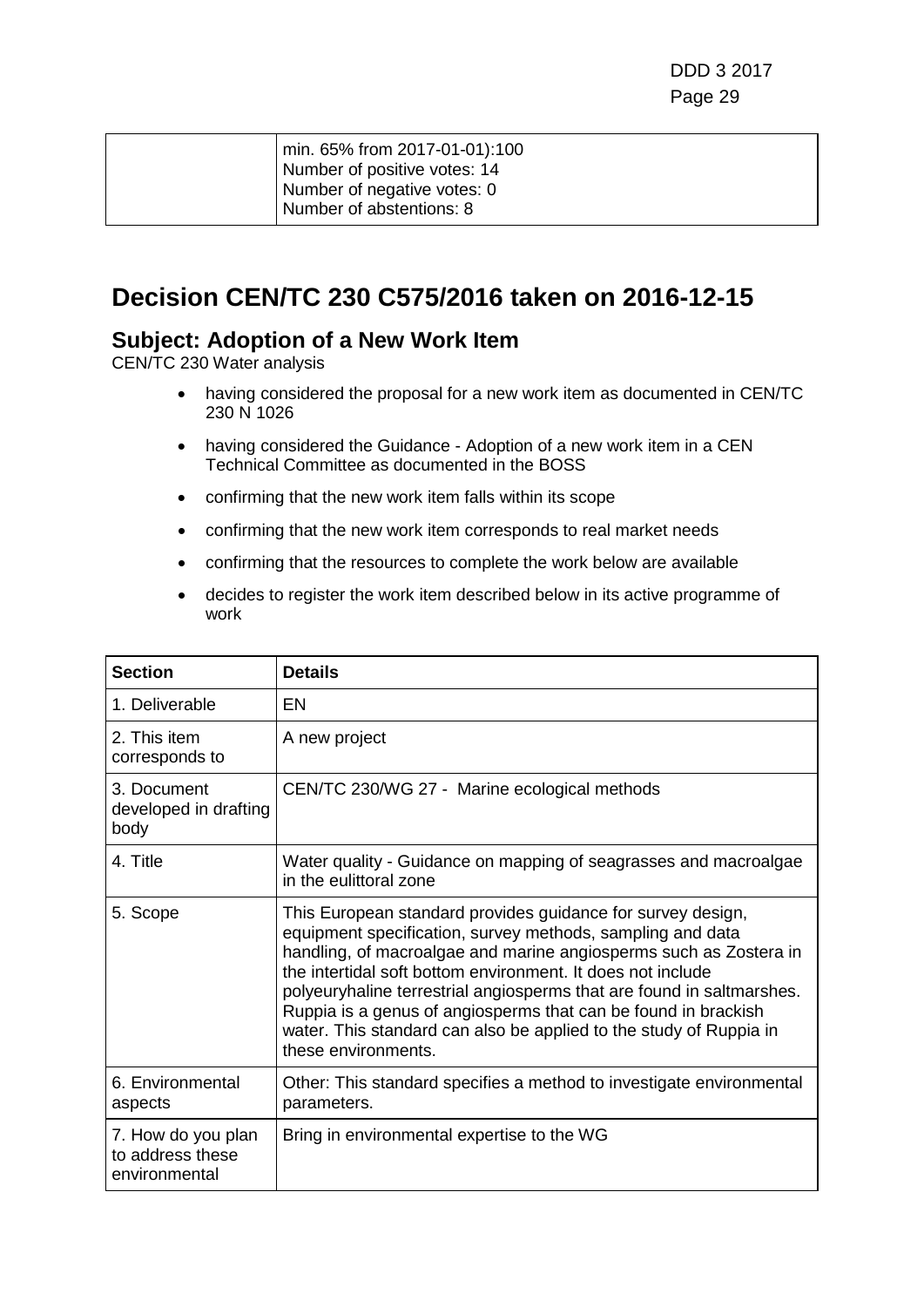| aspects?                         |                                                                                                                                                                                                                                     |
|----------------------------------|-------------------------------------------------------------------------------------------------------------------------------------------------------------------------------------------------------------------------------------|
| 8. Vienna<br>Agreement           | No or expected CEN lead                                                                                                                                                                                                             |
| 9. The project is<br>linked to   | No document from another organization                                                                                                                                                                                               |
| 10. Track                        | Enquiry + Formal Vote (ENQ+FV)                                                                                                                                                                                                      |
| 11. Related<br>mandate(s)        | No                                                                                                                                                                                                                                  |
| 12. Related<br>directive(s)      | No                                                                                                                                                                                                                                  |
| 13. Commitment                   | The following CEN members (at least five) are committed to<br>participate in the development of the project:<br><b>AFNOR</b><br><b>SFS</b><br><b>SN</b><br><b>BSI</b><br><b>DIN</b><br><b>UNI</b>                                   |
| 14. The decision<br>was taken by | Weighted vote and simple majority<br>Percentage of positive weighted votes (min. 71% before 2017-01-01,<br>min. 65% from 2017-01-01):100<br>Number of positive votes: 14<br>Number of negative votes: 0<br>Number of abstentions: 7 |

## <span id="page-29-0"></span>**DECISION 219 taken by CEN/TC 237 on 2016-12-09**

### **Subject: CEN/TC 237 - Reference to other normative documents**

The CEN/TC *237, Gas meters*,

- considering the CEN/CENELEC Internal Regulations Part 2 and Part 3, allowing in exceptional cases, to include normative references to documents other than those developed by CEN, CENELEC, ETSI, ISO and IEC;
- considering the CEN policy related to the subject;
- confirming that all following criteria are affirmatively fulfilled:
	- o No suitable CEN, CENELEC, ETSI, ISO or IEC documents are available and that there is a necessity to refer to a document other than those developed by CEN, CENELEC, ETSI, ISO and IEC;
	- o It is impractical to include the relevant text in full;
	- o The need for making reference to a document other than those developed by CEN, CENELEC, ETSI, ISO and IEC has been fully justified;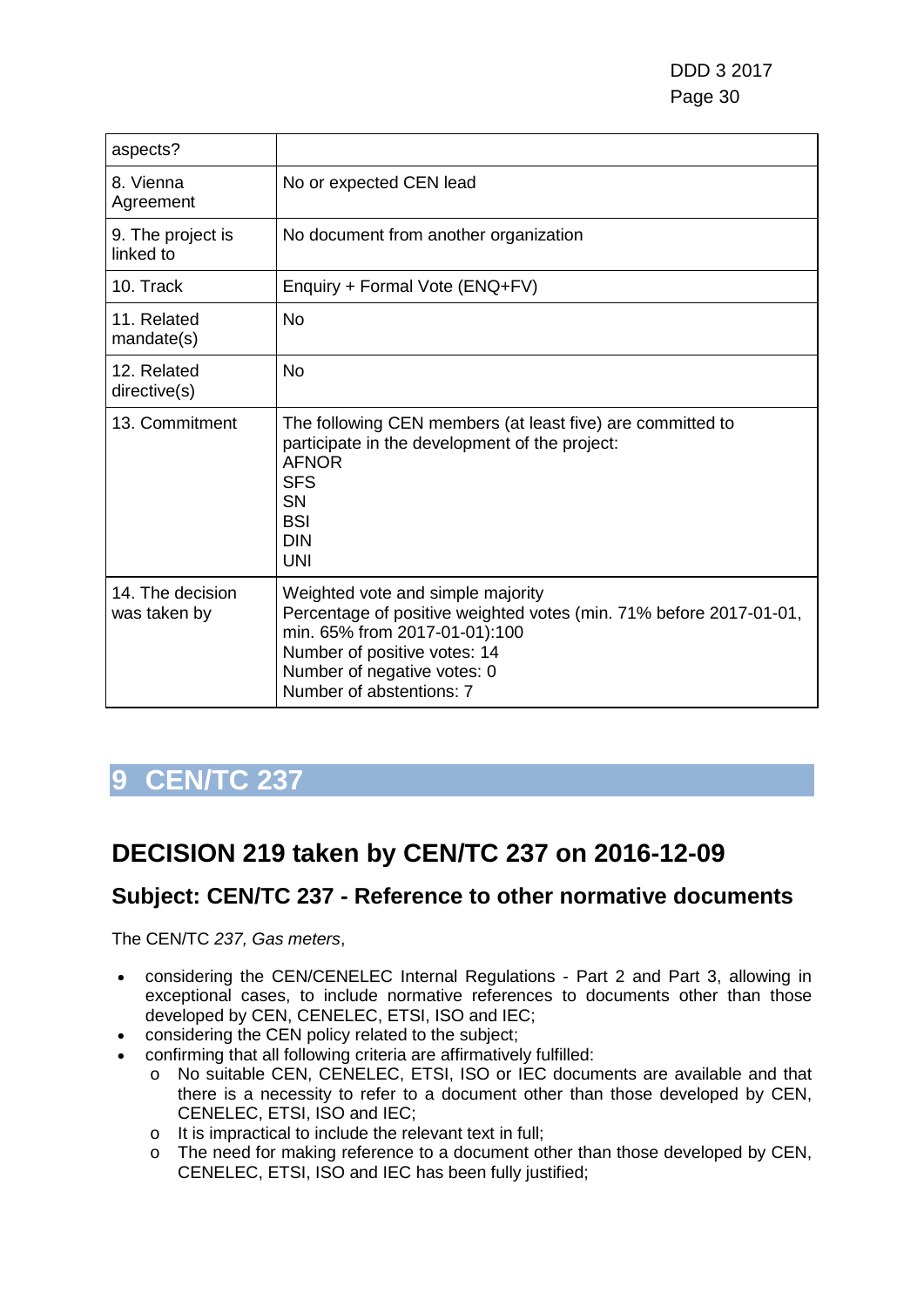- o The referenced document:
	- has wide acceptance;
	- is not in contradiction with the European legislation nor creates regulatory problems when the EN is implemented by CEN/CENELEC members;
	- has been prepared in accordance with the principles set in the ISO/IEC Guide 59 - Code of Practice for Standardization - (with the definitions of EN 45020) and in the ISO/IEC Directives;
	- has clearance in respect of possible IPR (Intellectual Property Rights) issues as prescribed in CEN/CENELEC Guide 8;
	- **EXECT** is not a draft, but is an adopted document with an identified and dated issue;
	- is publicly available in official CEN/CENELEC languages, at least in English.

approves the normative reference to the following:

*ASTM D1003, Standard Test Method for Haze and Luminous Transmittance of Transparent Plastics* in the document corresponding to WI number 00237024 (prEN 1359, Gas meters – Diaphragm displacement gas meters)

The decision was taken by *unanimity*.

# <span id="page-30-0"></span>**10CEN/TC 247**

### **DECISION CEN/TC 247 405/2017 taken on 2017-01-10**

#### **Subject: CEN/TC 247 - Deletion of work item neither mandated nor covered by an Order Voucher**

CEN/TC 247 - Building Automation, Controls and Building Management

- noting the development of
	- o WI 00247101 FprEN 15232-1 *Energy Performance of Buildings – Energy performance of buildings - Part 1: Impact of Building Automation, Controls and Building Management - Modules M10-4,5,6,7,8,9,10*
	- o WI 00247102 CEN/TR 15232-2:2016 Energy performance of buildings Part 2: Accompanying TR prEN 15232-1:2015 - Modules M10-4,5,6,7,8,9,10
	- o WI 00247093 FprEN 16947-1 Energy Performance of Buildings Building Management System - Part 1: Module M10-12
	- o WI 00247094 CEN/TR 16947-2 Building Management System Part 2: Accompanying prEN 16947-1:2015 - Modules M10-12
- considering the overlap of the scope of the four WI with the scope of WI 00247105 prEN ISO 16484-7 – Building automation and control systems – Part 7: The contribution of BACS to energy performance of buildings
- considering that the work item is neither mandated nor covered by an Order voucher;
- noting the consequences of release of standstill;

decides to delete the following work item: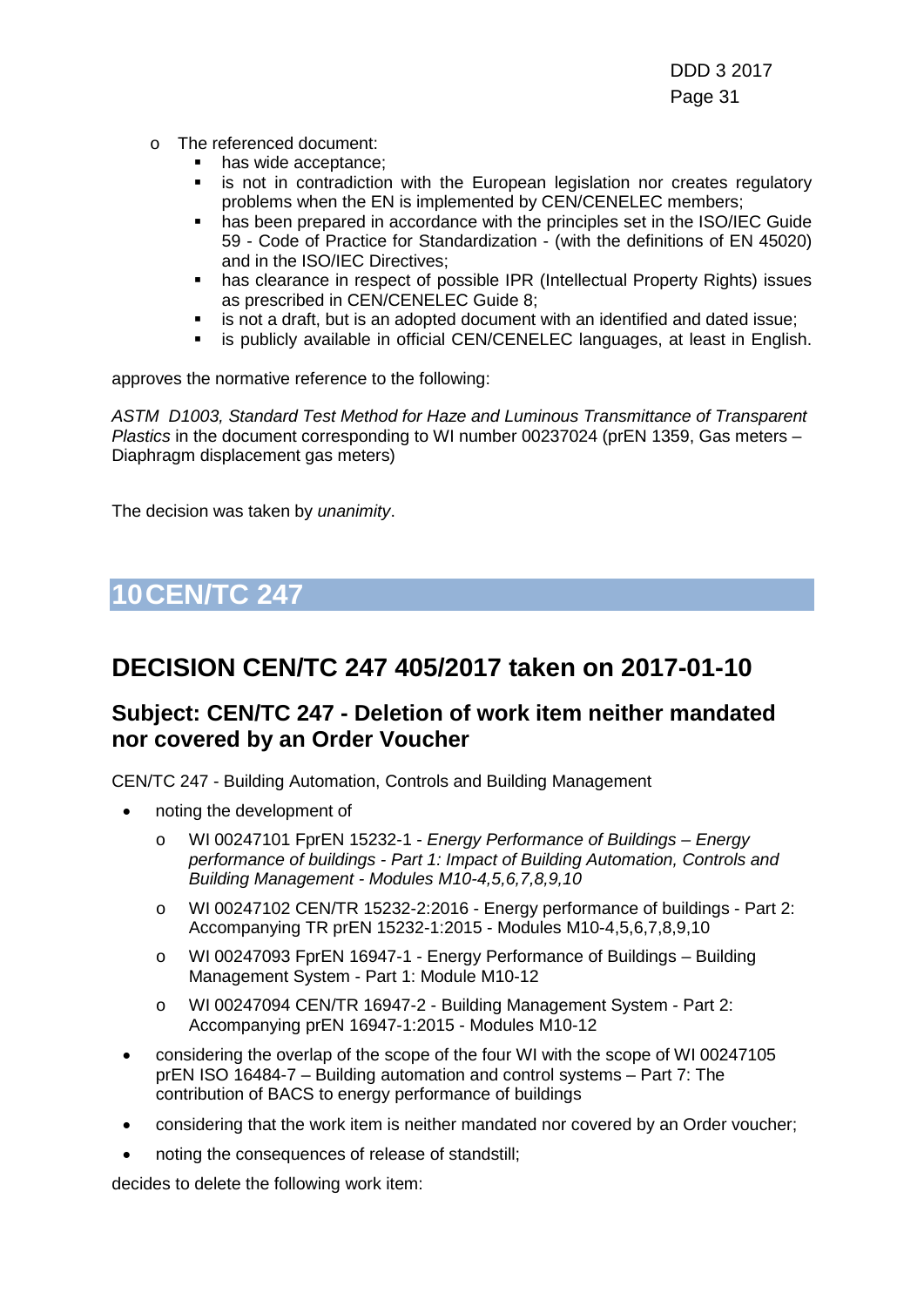• WI 00247105 – prEN ISO 16484-7 - Building automation and control systems - Part 7: The *contribution of BACS to energy performance of buildings*

and decides to release the standstill on this work item.

The decision was taken with 10 positive votes,1 negative vote and 10 abstentions.

## **DECISION CEN/TC 247 406/2017 taken on 2017-01-10**

### **Subject: CEN/TC 247 - Deletion of work item neither mandated nor covered by an Order Voucher**

CEN/TC 247 - Building Automation, Controls and Building Management

- noting the lack of progress and support in the development of the WI
- considering that the work item is neither mandated nor covered by an Order Voucher;
- noting the consequences of release of standstill;

decides to delete the following work item:

• WI 00247104 – prEN ISO 16484-4 - Building automation and control systems - Part 4: Control applications

and decides to release the standstill on this work item.

The decision was taken by simple majority with 11 positive votes, 1 negative vote and 9 abstentions.

# <span id="page-31-0"></span>**11CEN/TC 250**

### **DECISION 2/2016 taken by CEN/TC 250/SC 5 on 2016-12- 05**

### **Subject: CEN/TC 250/SC 5 – Re-appointment of Chairperson**

The CEN/TC 250/SC 5, Eurocode 5: Design of timber structures,

- considering the CEN/CENELEC Internal Regulations Part 2, subclause 3.3.2, which lays down the rules for nomination, appointment and responsibilities of Subcommittee Chairpersons;
- noting the re-nomination by the Subcommittee Secretariat;
- noting the commitment of the applicant to the responsibilities and duties of a Subcommittee Chairperson as given in the CEN BOSS;

decides to re-appoint Prof. Stefan Winter, as Chairman of CEN/TC 250/SC 5 for a period of 3 years starting on 2017-03-19, noting that Stefan Winter is Chairperson of the Subcommittee since 2014-03-20.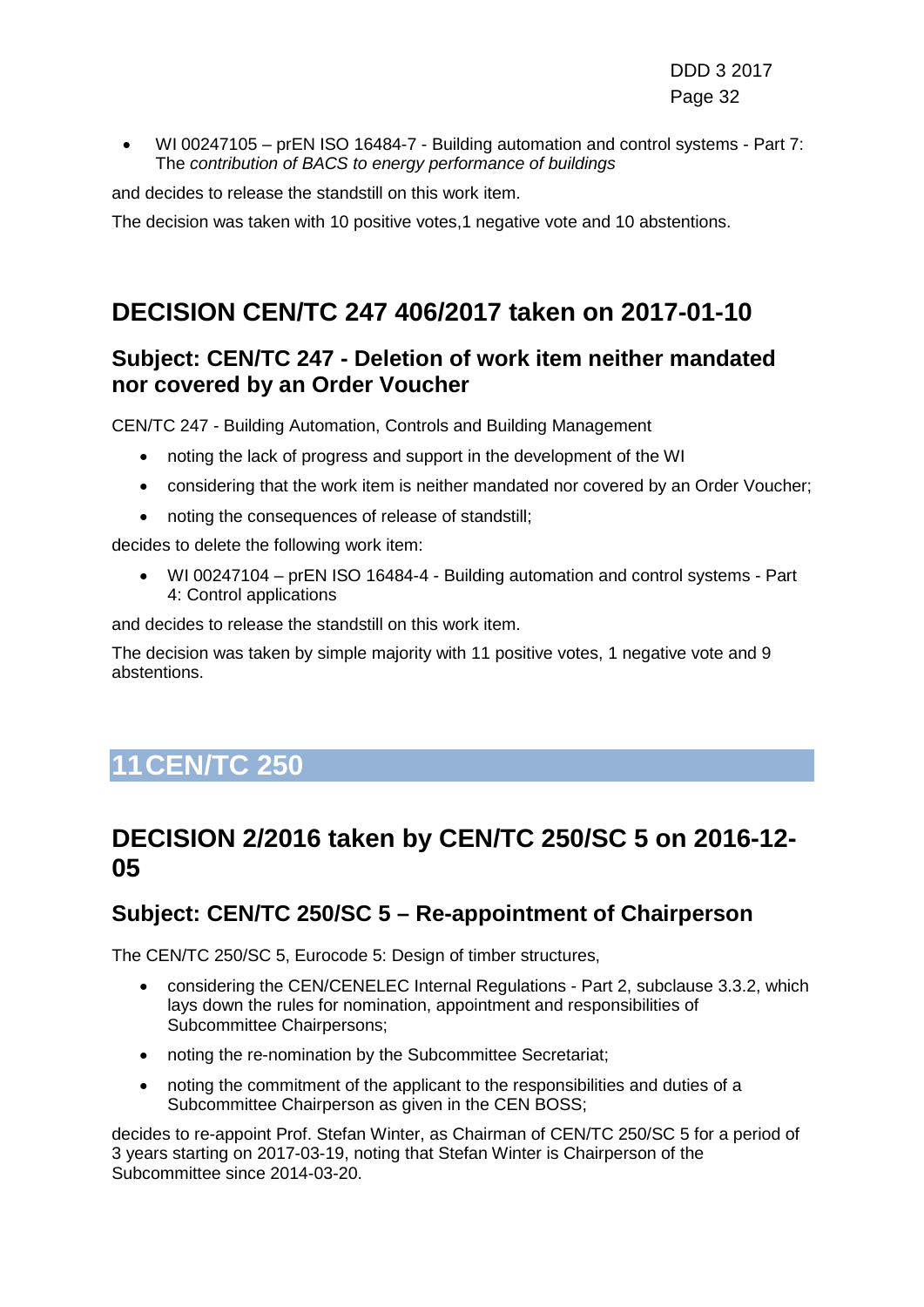The decision was taken by *simple majority with 18 positive votes, 0 negative vote(s) and 0 abstention(s)*.

# <span id="page-32-0"></span>**12CEN/TC 256**

## **Decision CEN/TC 256 C28/2016 taken on 2016-12-15**

### **Subject: 3 year time-frame for the development of WI 00256813 - 9 month Tolerance Request.**

CEN/TC 256 - Railway applications

- 1. considering Resolution BT 34/2002 by which BT decided that any work item to result in an EN, registered after 2002-10-31, shall normally result in an EN after 3 years and set maximum times between well identified stages, as well as Resolution BT 42/2003 deciding on variant timeframes;
- 2. considering Resolution BT 42/2008 allowing the CEN/TCs, for well identified and justified reasons, to claim one tolerance of 9 months, applicable to the target dates for submission of a draft to CCMC (or ISO/CS in case of Vienna Agreement â¿¿ CEN Lead) for the relevant procedure(s) (i.e. CEN Enquiry and/or Formal Vote, UAP, TCA);
- 3. considering that for work item *00256813 - EN 14752:2015/prA1 - Railway applications - Body side entrance systems for rolling stock*, it proves impossible to Dispatch ENQ draft to CMC by 2016-11-12;
- 4. claims a tolerance of 9 months (i.e. a postponement of 9 months of the deadlines for all the stages not yet reached) for the following reasons: More remarks still to be considered for finalisation of text
- 5. confirms that CEN/TC 256 will Dispatch ENQ draft to CMC (or ISO/CS in case of Vienna Agreement - CEN Lead) by 2017-08-12 at the latest.

The decision was taken by simple majority with 15 positive vote(s), 0 negative vote(s) and 5 abstention(s).

# <span id="page-32-1"></span>**13CEN/TC 275**

## **Decision CEN/TC 275 C15/2016 taken on 2016-12-30**

#### **Subject: Adoption of a Preliminary Work Item**

CEN/TC 275 Food analysis - Horizontal methods

- having considered the proposal for a new work item as documented in CEN/TC 275 N 1667
- having considered the Guidance Adoption of a new work item in a CEN Technical Committee as documented in the BOSS